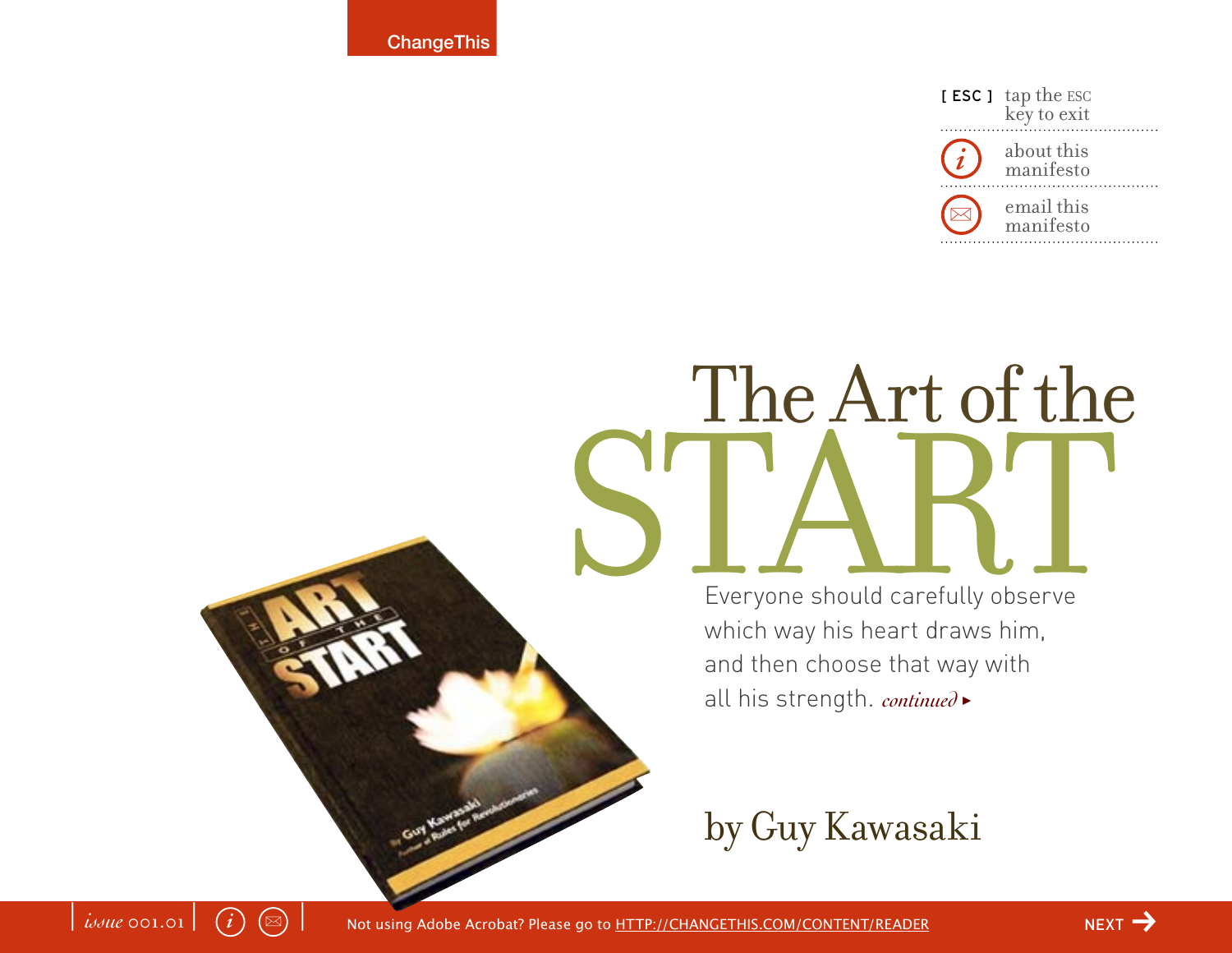I use a top-ten list format for all my speeches, and I would love to begin this book with a top-ten list of the most important things an entrepreneur must accomplish. However, there aren't ten—there are only five…

# **[ GREAT IDEAS FOR STARTING THINGS ]** GIST



**2 MAKE MANTRA.** Forget mission statements; they're long, boring, and irrelevant. No one can ever remember them—much less implement them. Instead, take your meaning and make a mantra out of it. This will set your entire team on the right course.

**3 GET GOING.** Start creating and delivering your product or service. Think soldering irons, compilers, hammers, saws, and AutoCAD—whatever tools you use to build products and services. Don't focus on pitching, writing, and planning.



**5 WEAVE A MAT (MILESTONES, ASSUMPTIONS, AND TASKS).** The final step is to compile three lists: (a) major milestones you need to meet; (b) assumptions that are built into your business model; and (c) tasks you need to accomplish to create an organization. This will enforce discipline and keep your organization on track when all hell breaks loose—and all hell will break loose.



 $\leftarrow$   $2/34$   $\rightarrow$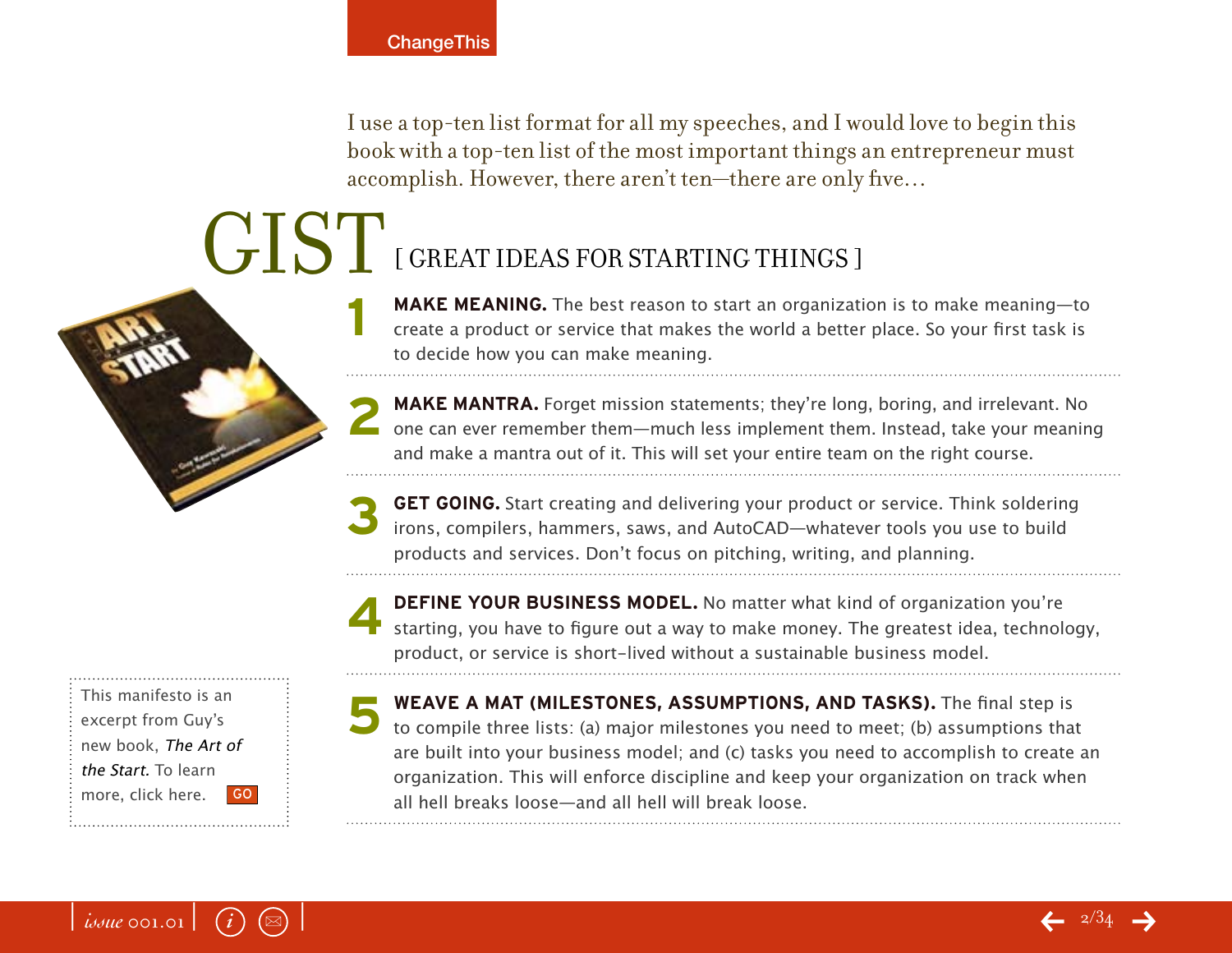# MAKE MEANING

I have never thought of writing for reputation and honor. What I have in my heart must come out; that is the reason why I compose.

— Ludwig van Beethoven

Many books about entrepreneurship begin with a rigorous process of self-examination, asking you to determine if you are truly up to the task of starting an organization. Some typical examples are:

- Can you work long hours at low wages?
- Can you deal with rejection after rejection?
- Can you handle the responsibility of dozens of employees?

The truth is, it is impossible to answer questions like this in advance, and they ultimately serve no purpose. On the one hand, talk and bravado are cheap. Saying you're willing to do something doesn't mean that you will do it.

On the other hand, realizing that you have doubt and trepidation doesn't mean you won't build a great organization. How you answer these questions now has little predictive power regarding what you'll actually do when you get caught up in a great idea.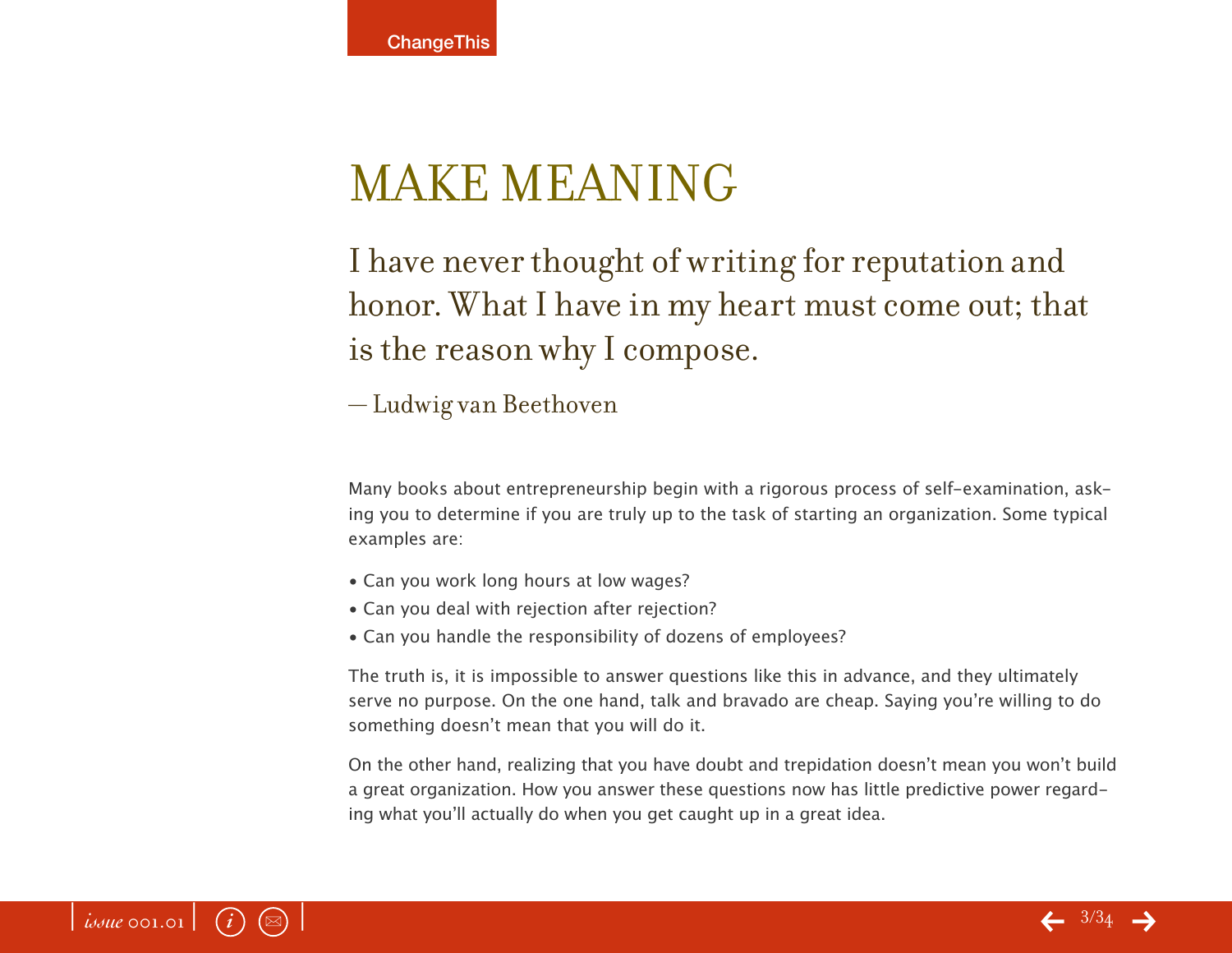The truth is that no one really knows if he $^1$  is an entrepreneur until he becomes one—and sometimes not even then. There really is only one question you should ask yourself before starting any new venture: Do I want to make meaning?

Meaning is not about money, power, or prestige. It's not even about creating a fun place to work. Among the meanings of "meaning" are to

- Make the world a better place.
- Increase the quality of life.
- Right a terrible wrong.
- Prevent the end of something good.

Goals such as these are a tremendous advantage as you travel down the difficult path ahead. If you answer this question in the negative, you may still be successful, but it will be harder to become so because making meaning is the most powerful motivator there is.

It's taken me twenty years to come to this understanding.

In 1983, when I started in the Macintosh Division of Apple Computer, beating IBM was our reason for existence. We wanted to send IBM back to the typewriter business holding its Selectric typewriter balls.

In 1987, our reason for existence became beating Windows and Microsoft. We wanted to crush Microsoft and force Bill Gates to get a job flipping fish at the Pike Place Market.

 $i$ *issue* 001.01

<sup>1</sup> If only defeating sexism were as simple as throwing in an occasional he/she, she, her, or hers. I use the masculine pronouns merely as a shortcut. Successful entrepreneurship is blind to gender. Don't look for sexism where none exists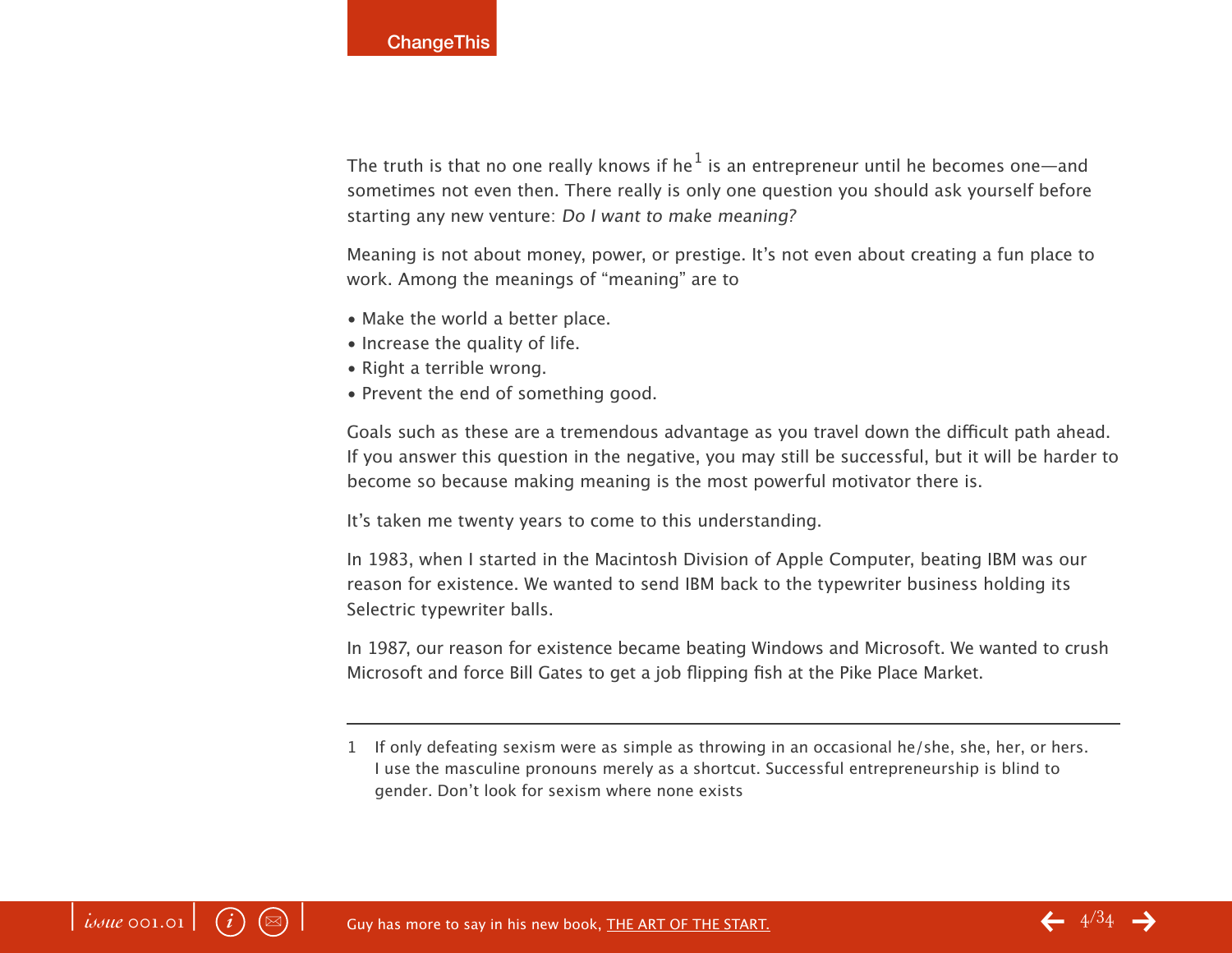In 2004, I am a managing director in an early-stage venture capital firm called Garage Technology Ventures. I want to enable people to create great products, build great companies, and change the world.

The causation of great organizations is the desire to make meaning. Having that desire doesn't guarantee that you'll succeed, but it does mean that if you fail, at least you failed doing something worthwhile.

**EXERCISE** | **COMPLETE THIS SENTENCE:** If your organization never existed, the world would be worse off because

# MAKE MANTRA

Close your eyes and think about how you will serve your customers. What kind of meaning do you see your organization making? Most people refer to this as the "Why" or mission statement of an organization.

Crafting a mission statement is usually one of the first steps entrepreneurs undertake. Unfortunately, this process is usually a painful and frustrating experience that results in exceptional mediocrity. This is almost inevitable when a large number of people are commissioned to craft something designed to make an even larger number of people (employees, shareholders, customers, and partners) happy.



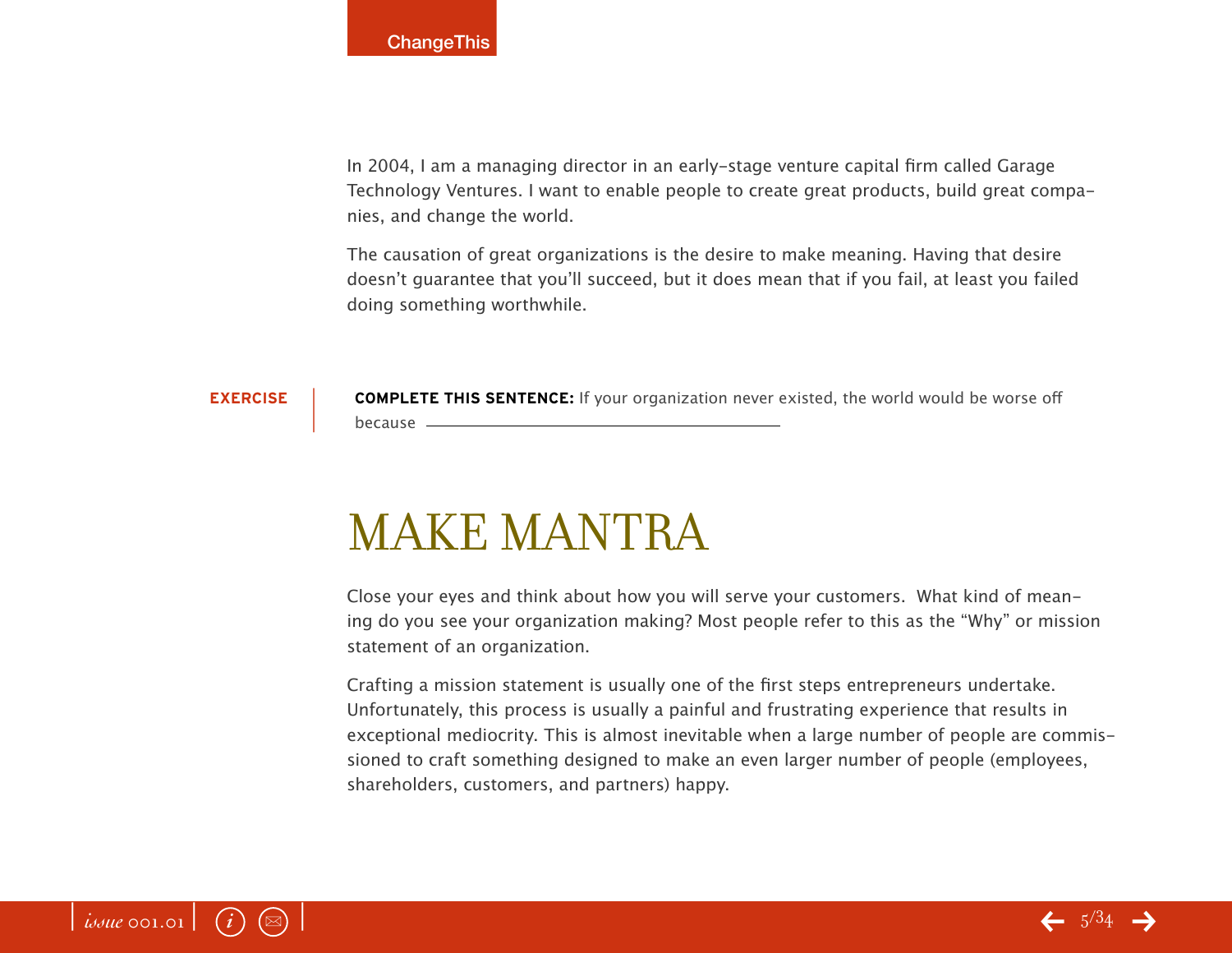The fundamental shortcoming of most mission statements is that everyone expects them to be highfalutin and all-encompassing. The result is a long, boring, commonplace, and pointless joke.<sup>2</sup> In The Mission Statement Book, Jeffrey Abrams provides 301 examples of mission statements, which demonstrate that companies are all writing the same mediocre stuff. To wit, this is a partial list of the frequency with which mission statements in Abrams's sample contained the same words:

- Best …………………………94
- Communities ……………97
- Customers ………………211
- Excellence …………………77
- Leader ……………………106
- Quality ……………………169 <sup>3</sup>

Fortune (or Forbes, in my case) favors the bold, so I'll give you some advice that will make life easy for you: Postpone writing your mission statement. You can come up with it later when you're successful and have lots of time and money to waste. (If you're not successful, it won't matter that you didn't develop one.)

### **TIP:**

Click on an underlined hyperlink to visit that site. For more tips like this, visit ( *i* ) GO

- 2 If you insist on creating a mission statement, go to <http://artofthestart.com>and click on the mission statement generator link <http://unitedmedia.com/comics/dilbert/career/bin/ms2.cgi> . This will take you to the Dilbert mission statement generator and save you thousands of dollars.
- 3 Jeffrey Abrams, The Mission Statement Book (Berkeley: Ten Speed Press, 1999), 25–26.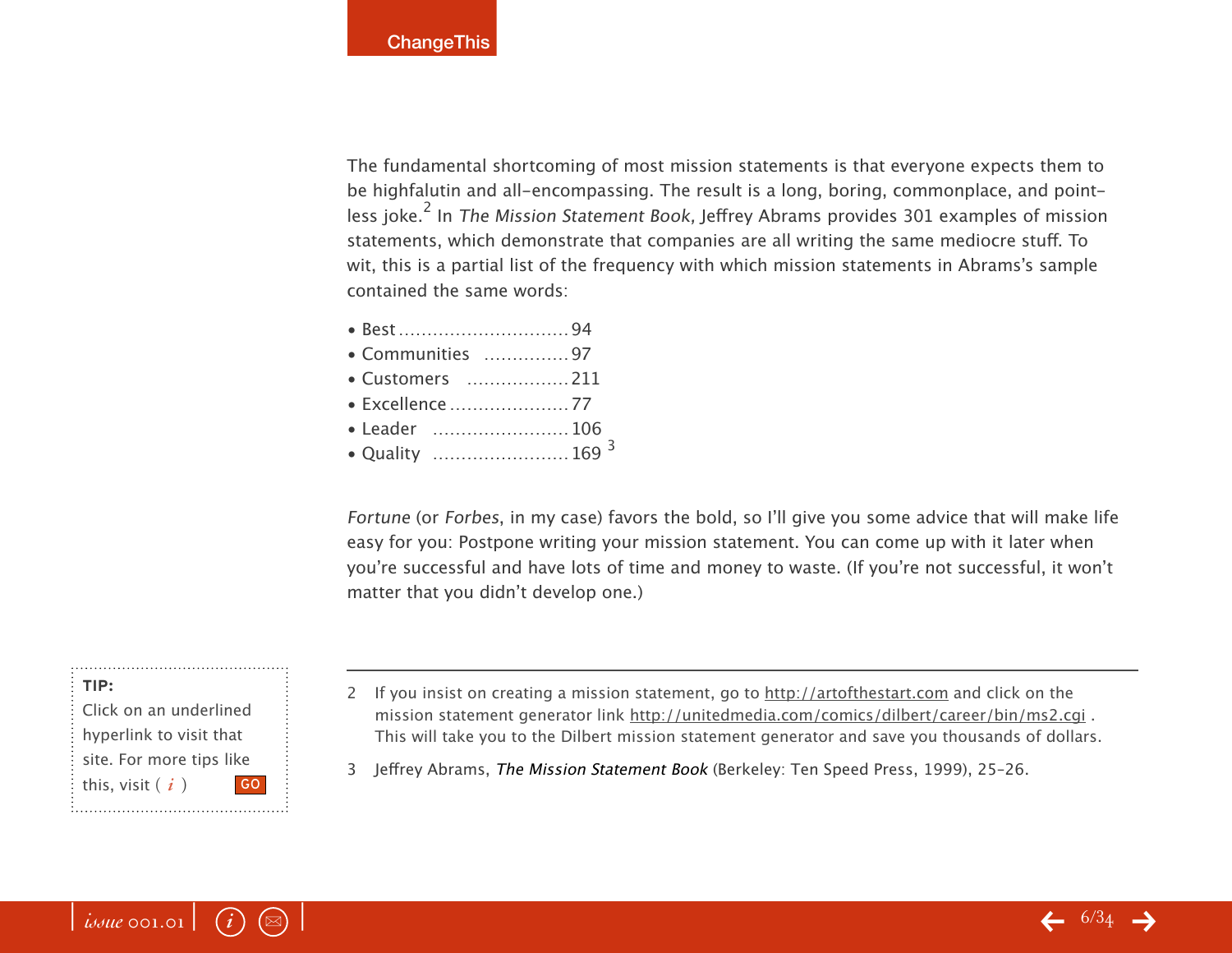Instead of a mission statement and all the baggage that comes with it, craft a mantra for your organization. The definition of mantra is:

A sacred verbal formula repeated in prayer, meditation, or incantation, such as an invocation of a god, a magic spell, or a syllable or portion of scripture containing mystical potentialities.4

What a great thing a mantra is! How many mission statements evoke such power and emotion?

The beauty of a mantra is that everyone expects it to be short and sweet. (Arguably, the world's shortest mantra is the single Hindi word Om.) You may never have to write your mantra down, publish it in your annual report, or print it on posters. Indeed, if you do have to "enforce" your mantra in these ways, it's not the right mantra.

Following are five examples that illustrate the power of a good mantra:

- Authentic athletic performance (Nike).<sup>5</sup>
- Fun family entertainment (Disney).  $6$
- Rewarding everyday moments (Starbucks).<sup>7</sup>
- Think (IBM).
- Winning is everything (Vince Lombardi's Green Bay Packers)
- 4 The American Heritage Dictionary of the English Language, 4th ed., s.v. mantra.
- 5 Scott Bedbury, A New Brand World: 8 Principles for Achieving Brand Leadership in the 21st Century (New York: Viking, 2002), 51.

 $\leftarrow$  7/3<sub>4</sub>  $\rightarrow$ 

- 6 Ibid., 52.
- 7 Ibid., 53.

 $i$ <sub>issue</sub> 001.01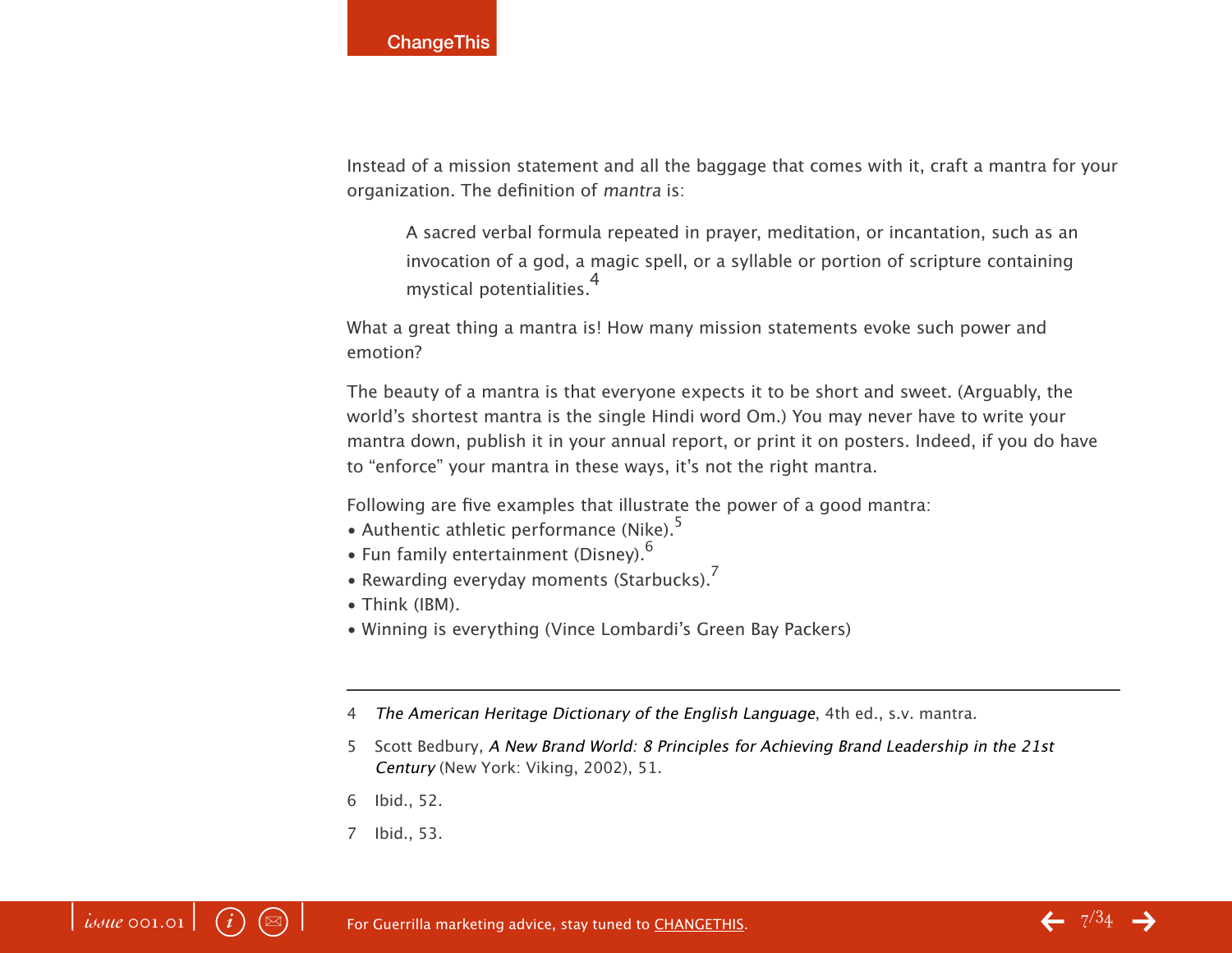Compare the Starbucks mantra, "Rewarding everyday moments," to the company's mission statement, "Establish Starbucks as the premier purveyor of the finest coffee in the world while maintaining our uncompromising principles while we grow." Which is more memorable?

# **EXERCISE**

In only the space provided, write your organization's mantra:

Imagine that someone asks your parents or your organization's receptionist what you do. Can it get any better than a three-word mantra such as "Authentic athletic performance"? <sup>8</sup>

A final thought on mantras: Don't confuse mantras and tag lines. A mantra is for your employees; it's a guideline for what they do in their jobs. A tag line is for your customers; it's a guideline for how to use your product or service. For example, Nike's mantra is "Authentic athletic performance." Its tag line is "Just do it."

8 Actually, it could. Back in the early days, we toyed with "We take the FU out of funding" for Garage's mantra, but we rejected it because it was too long. :-)

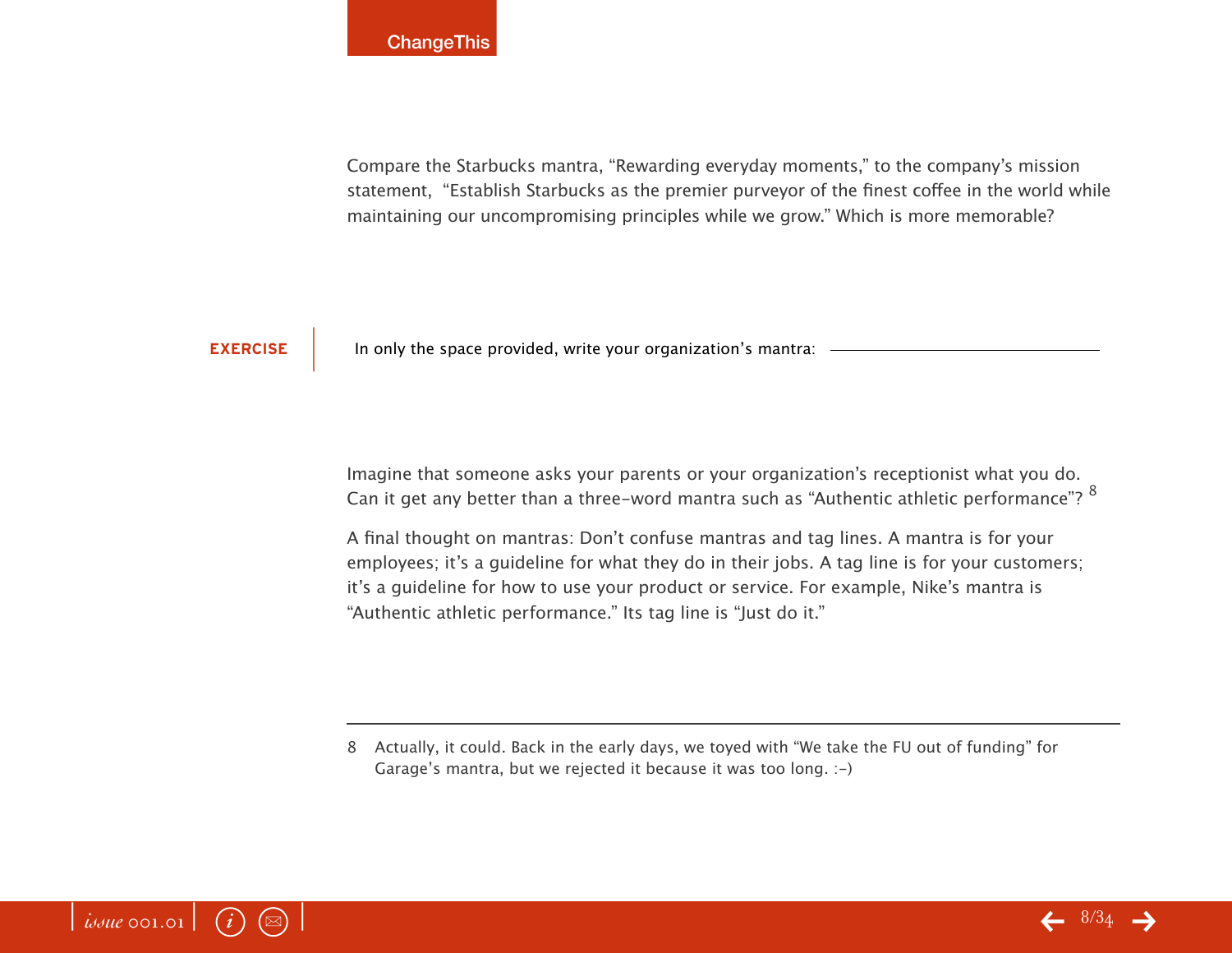| <b>EXERCISE</b>        |  |  |
|------------------------|--|--|
| The following chart    |  |  |
| contains the real      |  |  |
| mission statements of  |  |  |
| several organizations, |  |  |
| and hypothetical       |  |  |
| mantras that I made    |  |  |
| up for them. Which     |  |  |
| do you think is more   |  |  |
| powerful?              |  |  |

| <b>ORGANIZATION</b>            | <b>REAL MISSION STATEMENT</b>                                                                                                                                                                                                        | <b>HYPOTHETICAL MANTRA</b>  |
|--------------------------------|--------------------------------------------------------------------------------------------------------------------------------------------------------------------------------------------------------------------------------------|-----------------------------|
| <b>Southwest Airlines</b>      | "The mission of Southwest Airlines is<br>dedication to the highest quality of<br>Customer Service delivered with a sense<br>of warmth, friendliness, individual pride,<br>and Company Spirit."                                       | Better than driving.        |
| Coca-Cola                      | "The Coca-Cola Company exists to benefit<br>and refresh everyone it touches."                                                                                                                                                        | Refresh the world.          |
| Wendy's                        | "The mission of Wendy's is to deliver<br>superior quality products and services for<br>our customers and communities through<br>leadership innovation and partnerships."                                                             | Healthy fast food.          |
| <b>Red Cross</b>               | "To help people prevent, prepare for and<br>respond to emergencies."                                                                                                                                                                 | Stop suffering.             |
| <b>United States Air Force</b> | "To defend the United States and protect<br>its interests through aerospace power."                                                                                                                                                  | Kick butt in air and space. |
| United Way (Hawaii)            | "The purpose of Aloha United Way is to<br>provide leadership to bring people together<br>to create a healthier, more compassionate<br>community."                                                                                    | Bring people together.      |
| <b>March of Dimes</b>          | "March of Dimes researchers, volunteers,<br>educators, outreach workers and advocates<br>work together to give all babies a fighting<br>chance against the threats to their health:<br>prematurity, birth defects, low birthweight." | Save babies.                |

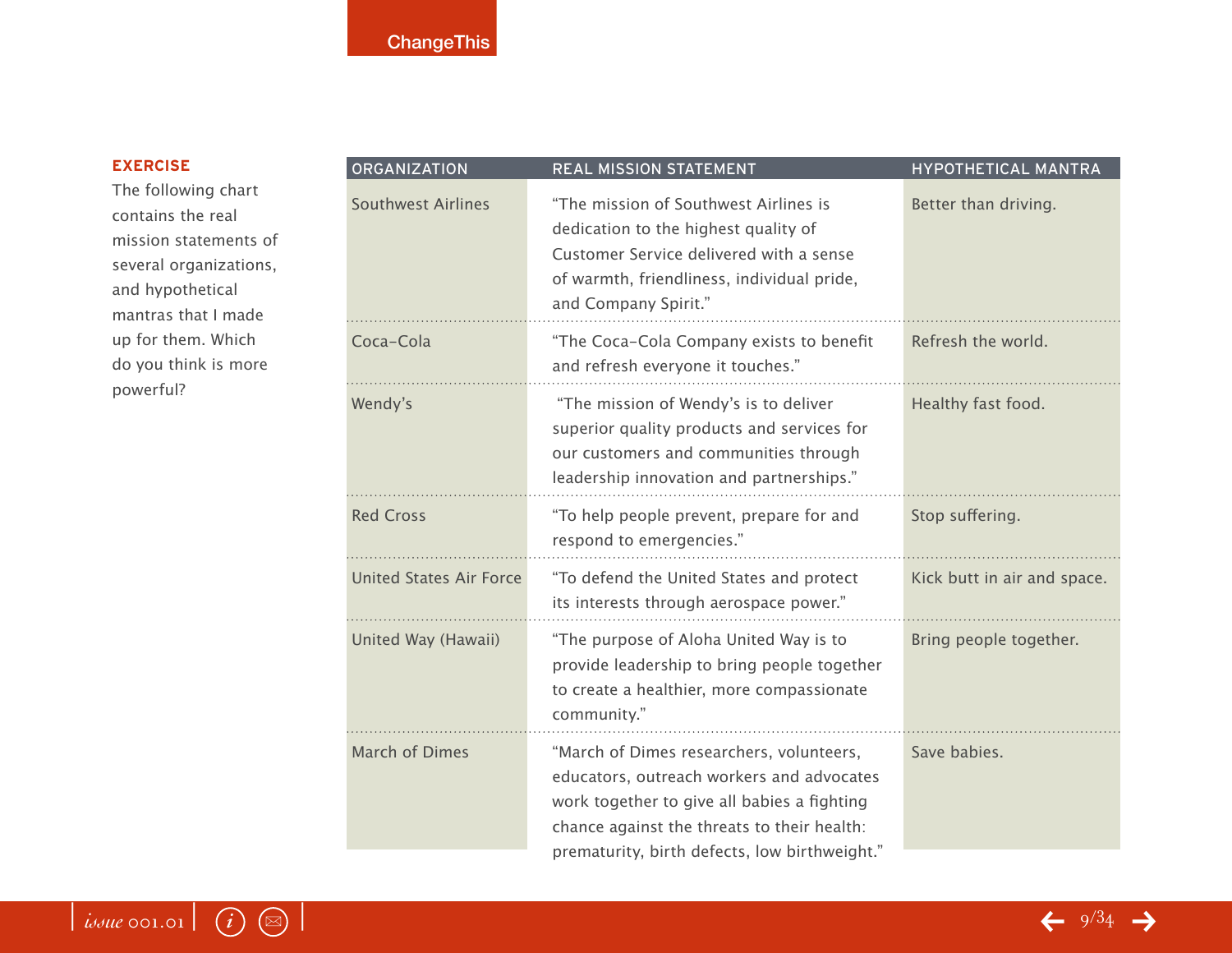# GET GOING

The third step is not to fire up Word to write a business plan, launch PowerPoint to craft a pitch, or boot Excel to build a financial projection. Wrong, wrong, wrong!

My goal in giving you this advice is not to reduce the sales of Microsoft Office—remember, I'm off the anti-Microsoft podium. There's a time for using all three applications, but it's not now. What you should do is (a) rein in your anal tendency to craft a document and (b) implement.

This means building a prototype, writing software, launching your Web site, or offering your services. The hardest thing about getting started is getting started. (This is as true for a writer as it is for an entrepreneur.) Remember: No one ever achieved success by planning for gold.

# Don't wait to develop the perfect product or service. Good enough is good enough.

You should always be selling—not strategizing about selling. Don't test, test, test—that's a game for big companies. Don't worry about being embarrassed. Don't wait to develop the perfect product or service. Good enough is good enough. There will be plenty of time for refinement later. It's not how great you start—it's how great you end up. The enemy of activation is cogitation, and at this stage, cogitating the "strategic" issues of research and development is a problem. Questions like, "How far can we leap ahead?" "What if everyone doesn't like what we do?" and "Should we design for a target customer or make what we would want to use?" are beside the point when you're getting a new venture off the ground.



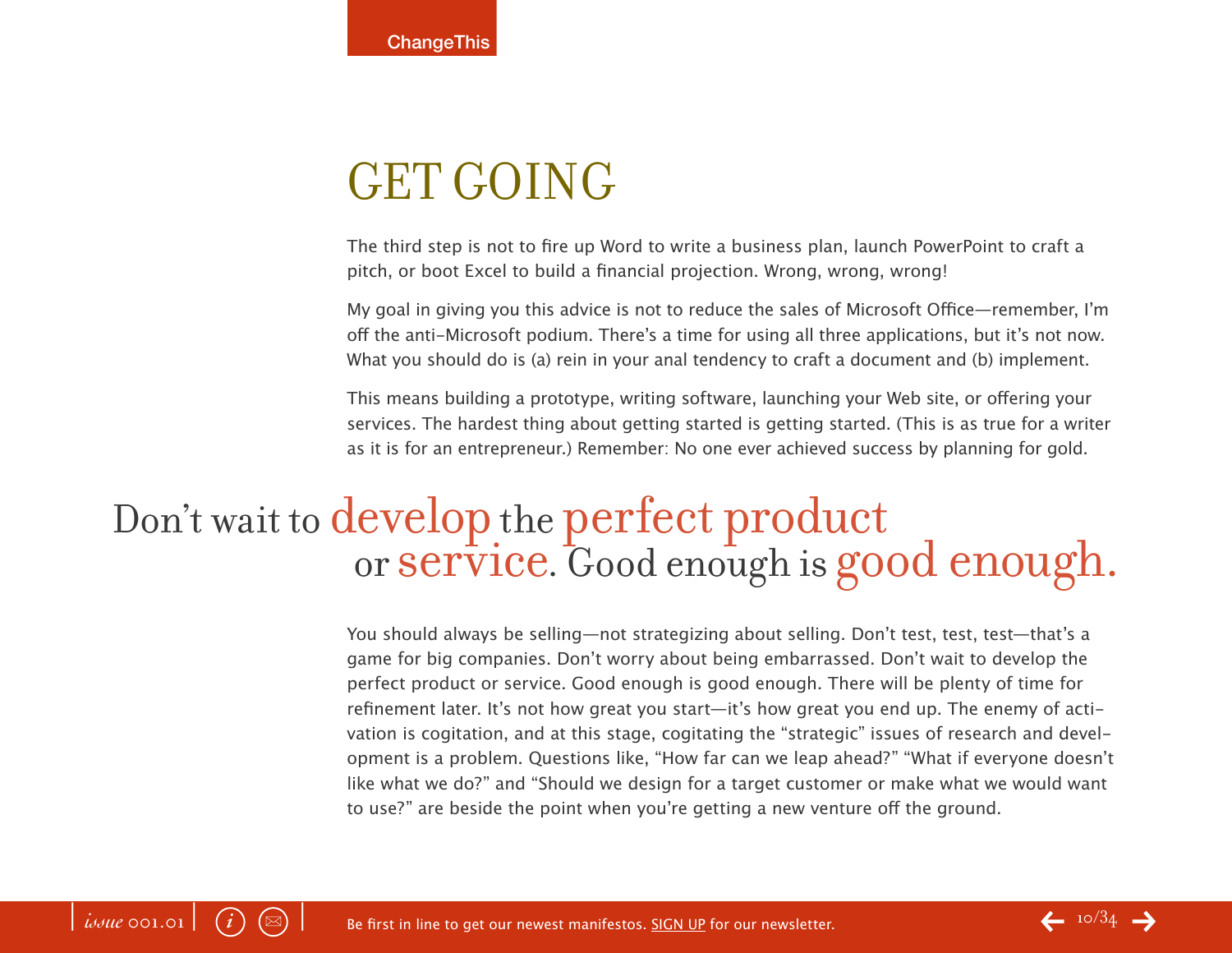

Instead, observe these key principles of getting going:

- **THINK BIG.** Set your sights high and strive for something grand. If you're going to change the world, you can't do it with milquetoast and boring products or services. Shoot for doing things at least ten times better than the status quo. When Jeff Bezos started Amazon.com, he didn't build a bookstore with a paltry 25,000 more titles than the 250,000-title brick-and-mortar bookstores. He went to 3,000,000 titles in an online bookstore.
- **FIND A FEW SOULMATES.** History loves the notion of the sole innovator: Thomas Edison (light bulb), Steve Jobs (Macintosh), Henry Ford (Model T), Anita Roddick (The Body Shop), Richard Branson (Virgin Airlines). History is wrong. Successful companies are started, and made successful, by at least two, and usually more, soulmates. After the fact, one person may come to be recognized as "the innovator," but it always takes a team of good people to make any venture work.
- **POLARIZE PEOPLE.** When you create a product or service that some people love, don't be surprised when others hate you. Your goal is to catalyze passion—pro or anti. Don't be offended if people take issue with what you've done; the only result that should offend (and scare) you is lack of interest. Car design is a good example of the love-versus-hate reaction; consider the bifurcation of people's reactions to cars such as the Mini Cooper, Infiniti Fx 45, and Toyota Scion xB. People are either devoted fans or relentless critics, and that's good.
- **DESIGN DIFFERENT.** Depending on what management fad is hot, you might be tempted to believe that there is only one ideal way to design products and services. This isn't true. There is no single best way. Here are four different and valid approaches—and I am sure there are more.

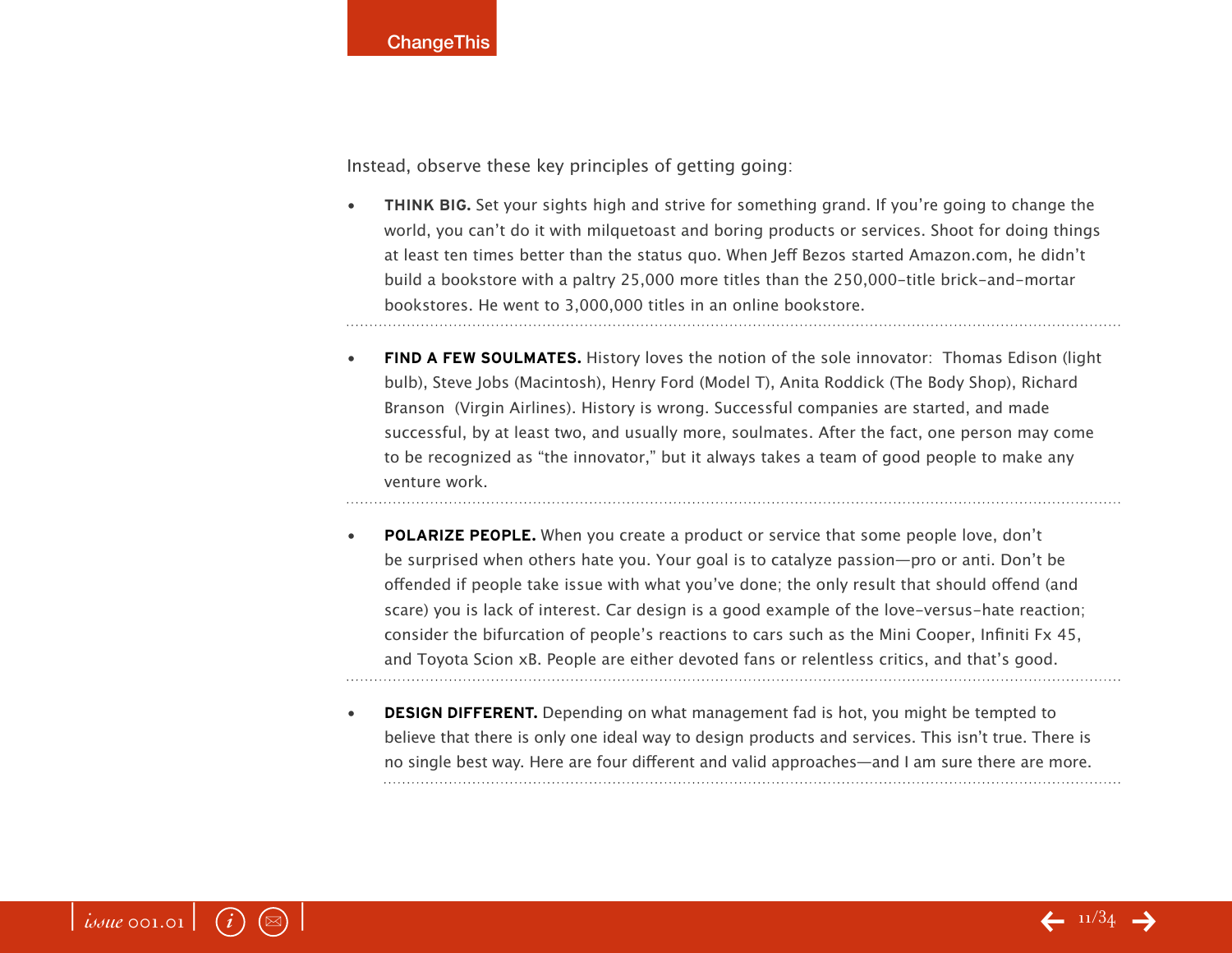- **A. "I WANT ONE."** This is the best kind of market research—the customer and the designer are the same person. Therefore, the customer's voice can reach the designer's mind uncorrupted by corporate politics, reliance on the status quo, and market researchers. Example: Ferdinand Porsche said, "In the beginning I looked around and, not finding the automobile of my dreams, decided to build it myself."<sup>9</sup>
- **B. "MY EMPLOYER COULDN'T (OR WOULDN'T) DO IT."** Not as romantic as "I want one," but this is a credible path. You already understand the customer base, competition, supply sources, and industry contacts because of your background. You still need to build the product or service and get customers, but many questions are already answered. For example, alumni of Unit 8200 of the Israeli Defense Forces went on to create companies such as Checkpoint after developing security software for the military.
- **C. "WHAT THE HELL—IT'S POSSIBLE!"** This theory isn't popular when times are tough, and microscopes are flourishing. At these times, the world has turned conservative and demands that every market be "proven." Markets for curve-jumping, paradigm-shifting leaps are seldom proven in advance. For example, when Motorola invented cellular telephones, no one leaped to buy them. At that time, portable phone was an oxymoron because phones were always attached to places. There was no market for phones that customers could move.
- **D. "THERE MUST BE A BETTER WAY."** The organization born of this philosophy is based on the idealistic notion that you can make the world a better place by doing something new.



<sup>9</sup> Forbes FYI (Winter 2003): 21.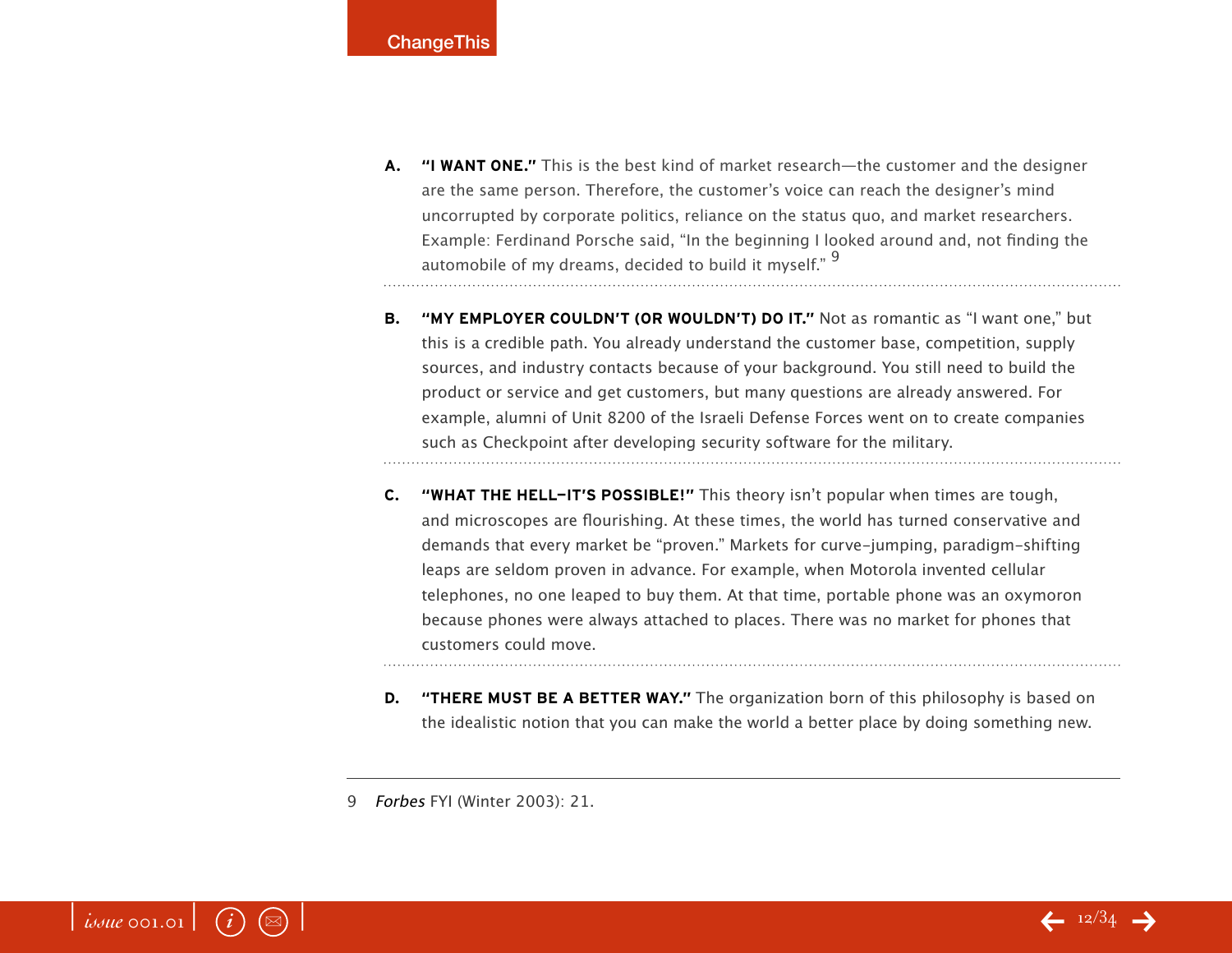In many cases, the founders had backgrounds with no logical connection to the business. They simply got an idea and decided to do it. Example: eBay. Pierre Omidyar, the founder, wanted to implement a system for a "perfect market" for the sale of goods. (The story of his girlfriend wanting to sell Pez dispensers was an after-the-fact PR tale.)

• **USE PROTOTYPES AS MARKET RESEARCH.** In the early days of an organization, there is high uncertainty about exactly what you should create and exactly what customers want. In these times, traditional market research is useless—there is no survey or focus group that can predict customer acceptance for a product or service that you may barely be able to describe. Would you buy a new computer with no software, no hard disk, and no color that simulates the real world including a trash can?  $^{10}$  The wisest course of action is to take your best shot with a prototype, immediately get it to market, and iterate quickly. If you wait for ideal circumstances in which you have all the information you need (which is impossible), the market will pass you by.

The expected outcome of the "get going" principle is a first release of a product or service. Remember: it won't be perfect.

But don't revise your product to get prospective customers to love it. Instead, revise it because customers already love it. Let me put it in religious terms: Some people believe that if they change, God will love them. Others believe that since God loves them, they should change. The latter theory is the prototype to keep in mind for how to get going and keep going for startups.

<sup>10</sup> This isn't how we positioned the first Macintosh, but it's a pretty accurate description of what we had.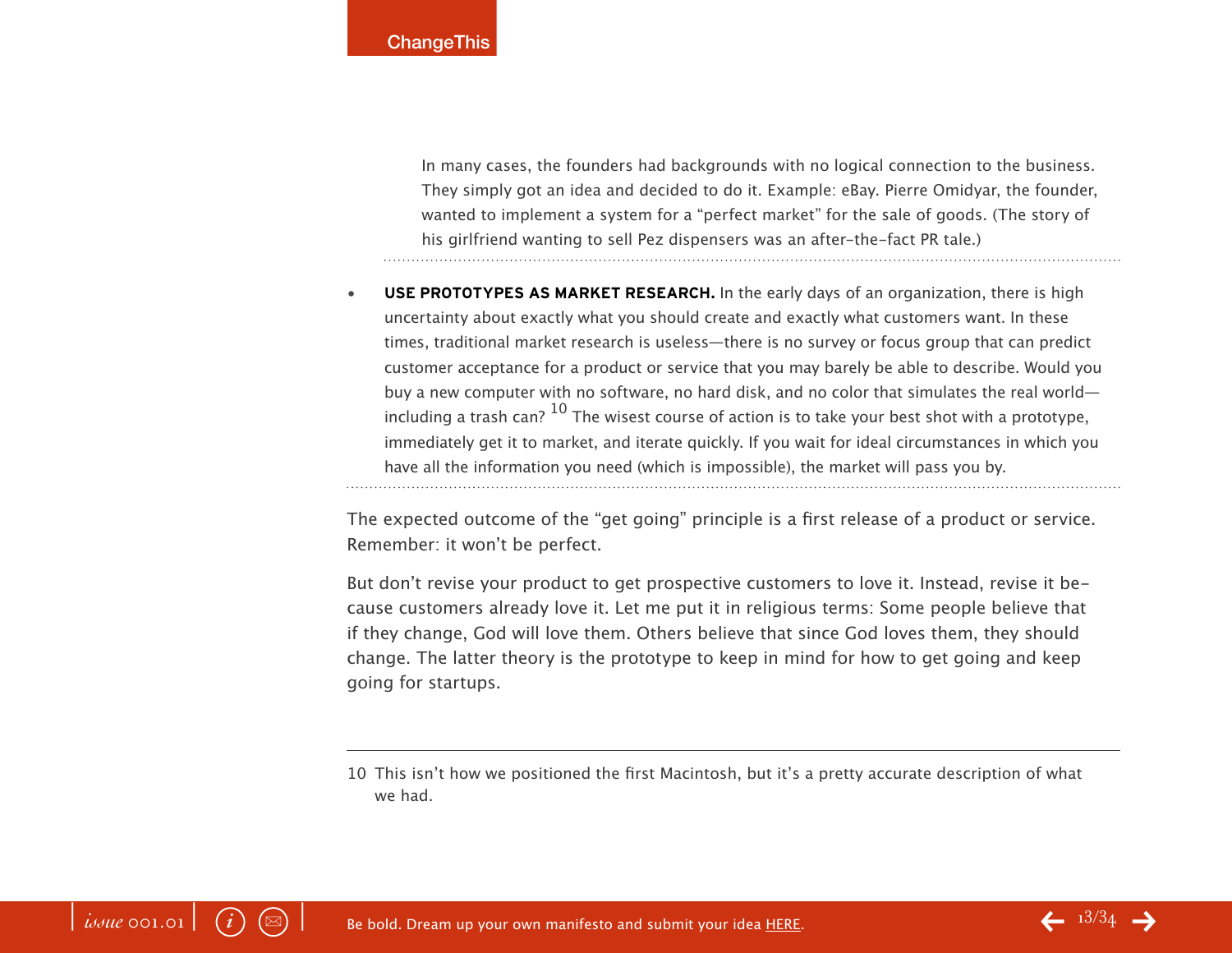# DEFINE YOUR BUSINESS MODEL

You want to make meaning. You've come up with a mantra. You've started prototyping your product or service. The fourth step is to define a business model. To do this you need to answer two questions:

- Who has your money in their pockets?
- How are you going to get it into your pocket?

These questions lack subtlety, but they are a useful way to consider the reality of starting an organization—even, and perhaps especially, not-for-profits, which have to fight for money just to stay alive. You can't change the world if you're dead, and when you're out of money you're dead.

More elegantly stated, the first question involves defining your customer and the pain that he feels. The second question centers around creating a sales mechanism to ensure that your revenues exceed your costs. Here are some tips to help you develop your business model:

- **BE SPECIFIC.** The more precisely you can describe your customer, the better. Many entrepreneurs are afraid of being "niched" to death and then not achieving ubiquity. However, most successful companies started off targeting specific markets and grew (often unexpectedly) to great size by addressing other segments. Few started off with grandiose goals and achieved them.
- **KEEP IT SIMPLE.** If you can't describe your business model in ten words or less, you don't have a business model. You should use approximately ten words—and employ them wisely by using simple, everyday terminology. Avoid whatever business jargon is currently hip

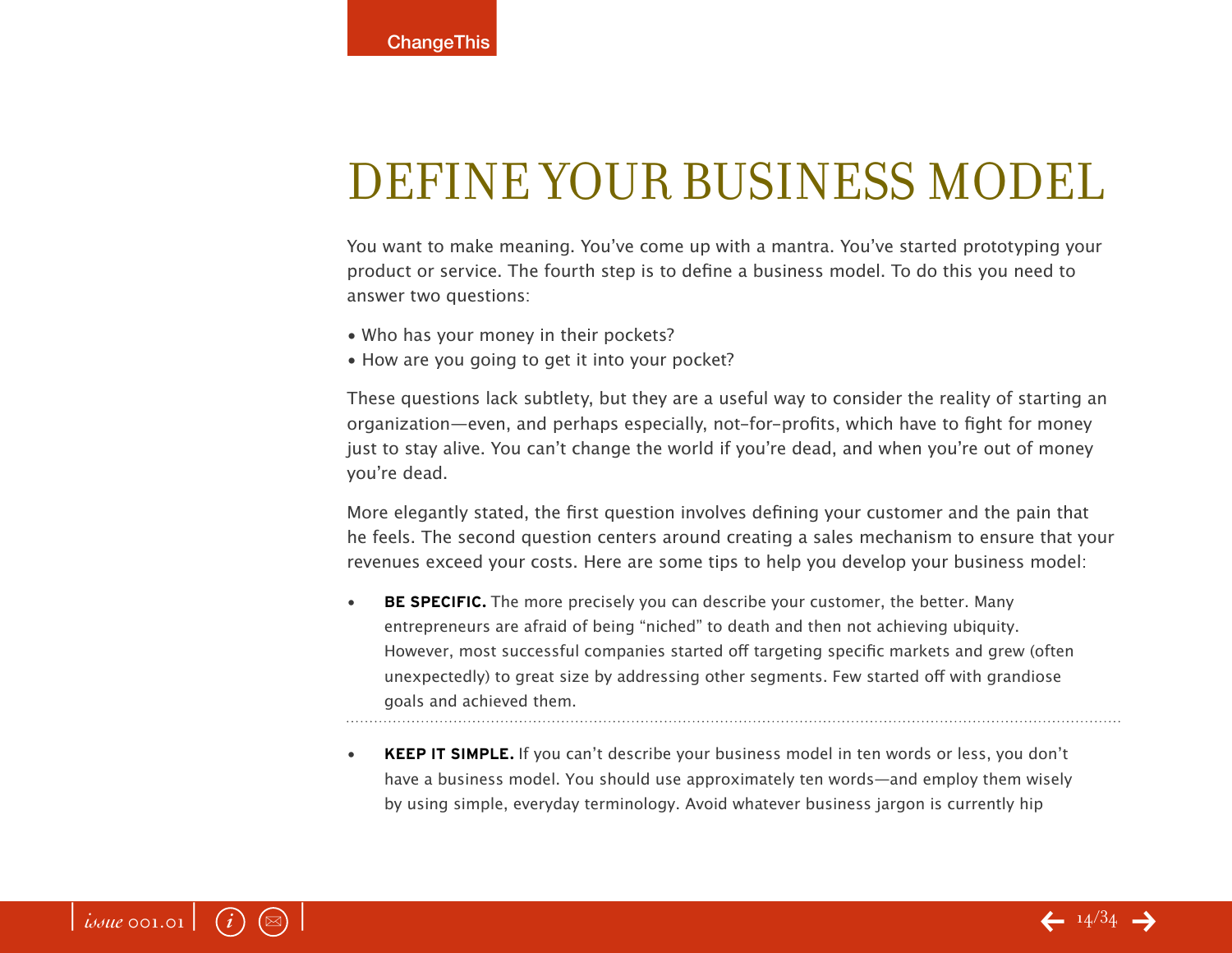(strategic, mission-critical, world-class, synergistic, first-mover, scalable, enterprise-class, etc.). Business language does not make a business model.<sup>11</sup> Think of eBay's business model: It charges a listing fee plus a commission. End of story.

• **COPY SOMEBODY.** Commerce has been around a long time, and by now clever people have pretty much invented every business model that's possible. You can innovate in technology, markets, and customers, but inventing a new business model is a bad bet. Try to relate your business model to one that's already successful and understood. You have plenty of other battles to fight.

My final tip is that you ask women—and only women. My theory is that deep in the DNA of men is a "killer" gene. This gene expresses itself by making men want to kill people, animals, and plants. To a large degree, society has repressed this gene; however, starting an organization whose purpose is to kill another organization is still socially acceptable.

Hence, asking a man about a business model is useless because every business model looks good to someone with the Y chromosome. For example, Sun Microsystems wants to kill Microsoft. When is the last time you bought a computer based on whom the manufacturer wanted to kill?





<sup>11</sup> Inspired by Michael Shermer, Why People Believe Weird Things (New York: A.W.H. Freeman, 2002), 49.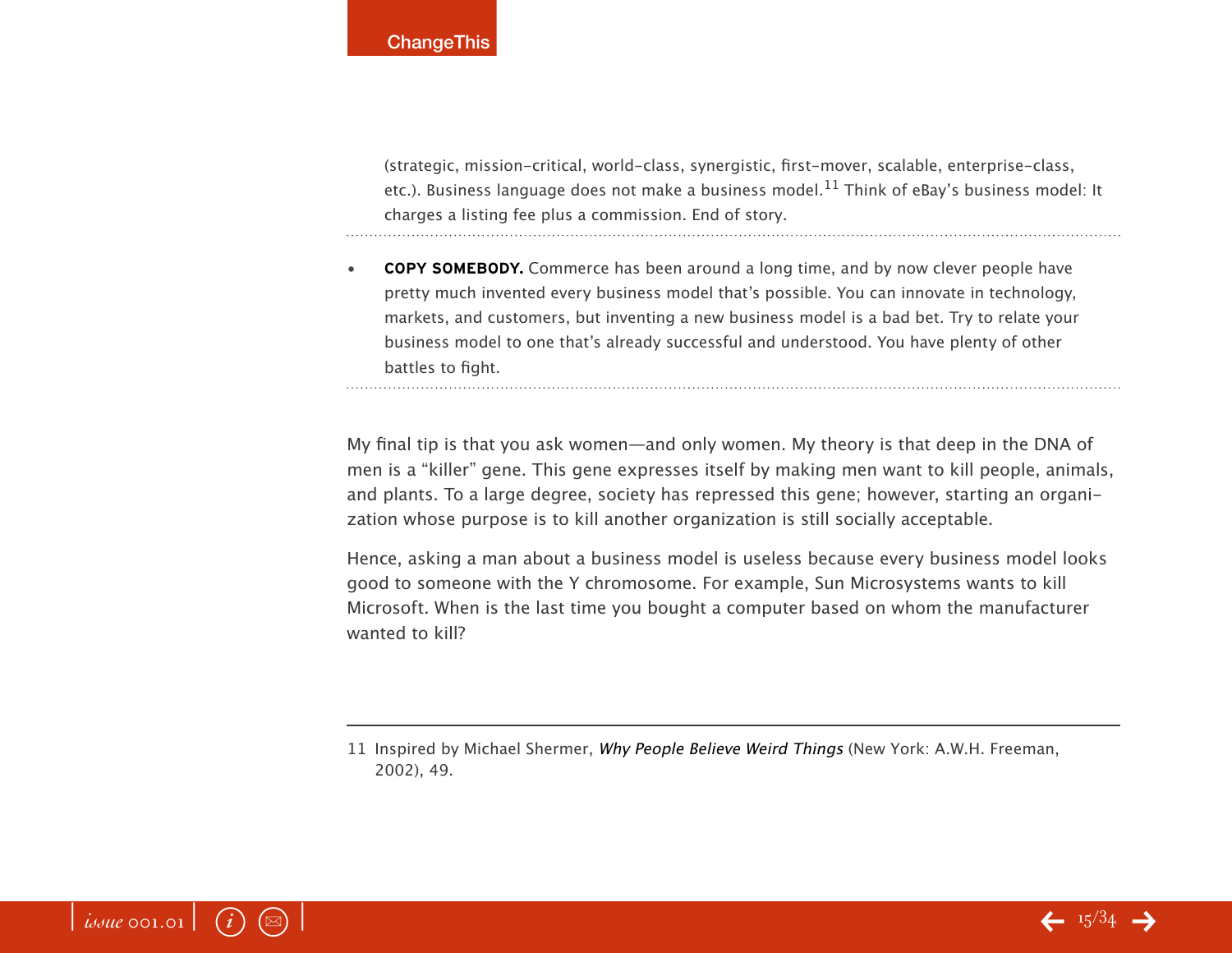Women, by contrast, don't have this killer gene. Thus, they are much better judges of the viability of a business model than men are. Don't agree with me? The book The Darwin Awards provides irrefutable proof of women's greater common sense. These awards commemorate "those individuals who have removed themselves from the gene pool in a sublimely idiotic fashion."12

For example, in 1998 two construction workers fell to their demise after cutting a circular hole in the floor while they were standing in the middle of the circle.<sup>13</sup> The Darwin Awards contains nine chapters about the stupidity of men, and one chapter about the stupidity of women. I rest my case.

### **EXERCISE STEP 1**

Calculate your monthly costs to operate your organization.

# **STEP 2**

Calculate the gross profit of each unit of your product.

## **STEP 3**

Divide the results of Step 1 by the results of Step 2.

### **STEP 4**

Ask a few women if they think you have a chance of selling that many units. If they don't, you don't have a business model.

12 Wendy Northcutt, The Darwin Awards II (New York: Dutton, 2001), 2.

13 Ibid., 70.



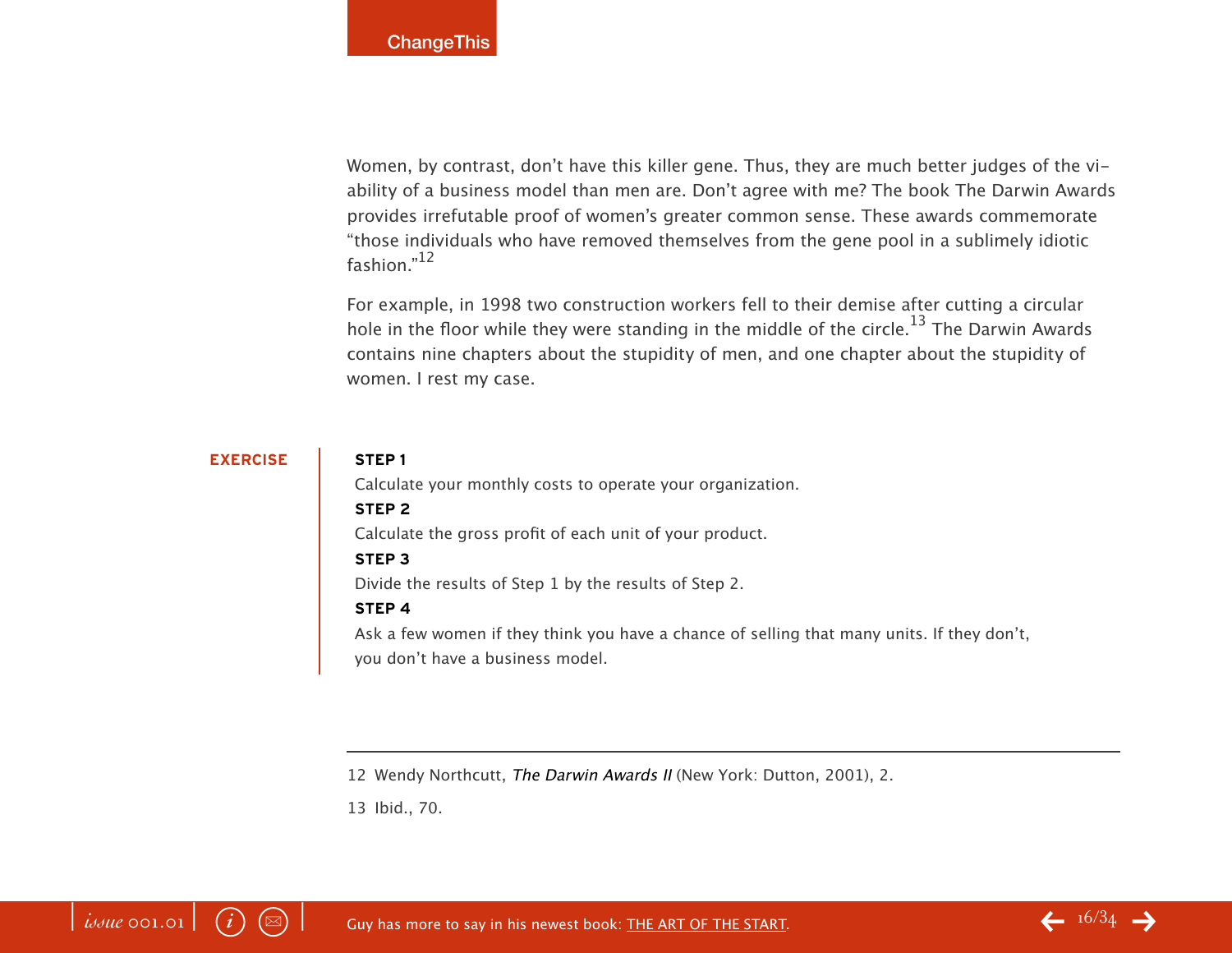# WEAVE A MAT (Milestones, Assumptions, and Tasks)

One definition of mat is "a heavy woven net of rope or wire cable placed over a blasting site to keep debris from scattering."<sup>14</sup> Preventing scattering is exactly what you need to do as the fifth, and final, step of launching your enterprise. In this case, MAT stands for milestones, assumptions, and tasks. $^{15}$ 

The purpose of compiling the MAT is to understand the scope of what you're undertaking, test assumptions quickly, and provide a method to find and fix the large flaws in your thinking.

# **MILESTONES**

For most people a startup looks as if it must achieve a seemingly unlimited number of goals. However, out of these goals are some that stand head and shoulders above the others. These are the organization's milestones—they mark significant progress along the road to success. There are seven milestones that every startup must focus on. If you miss any of them, your organization might die.





<sup>14</sup> The American Heritage Dictionary of the English Language, 4th ed., s.v. mat.

<sup>15</sup> Inspired by Rita Gunther McGrath and Ian C. MacMillan, "Discovery-Driven Planning," Harvard Business Review (July–August 1995).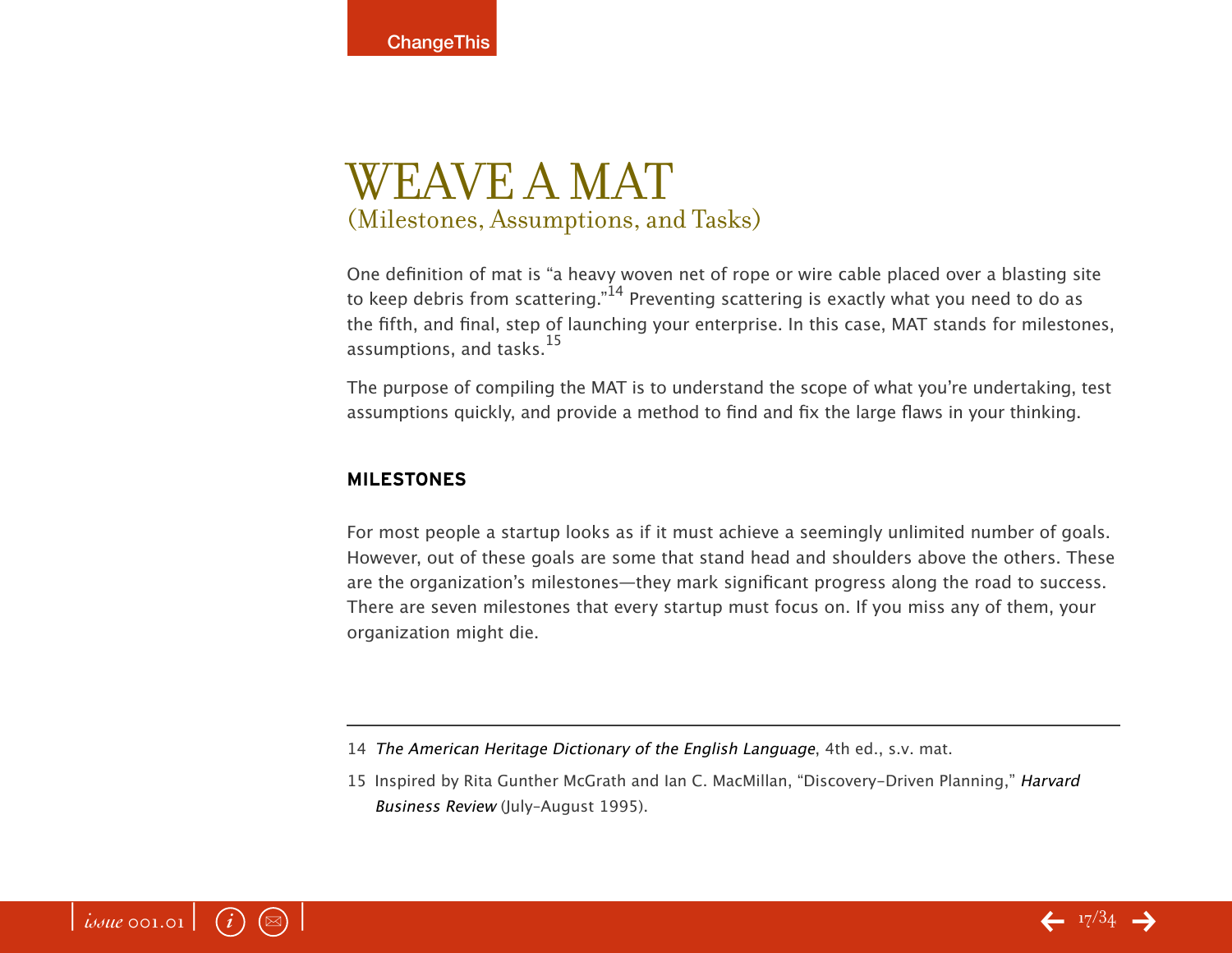| Prove your concept.                   |
|---------------------------------------|
| Complete design specifications.       |
| Finish a prototype.                   |
| Raise capital.                        |
| Ship a testable version to customers. |
| Ship the final version to customers.  |
| Achieve break-even.                   |

# There are seven milestones that every startup must focus on. If you miss any of them, your organization might die.

These milestones apply to every kind of business. For example, a new school can prove its concept by seeing if two teachers, working as a team, using a new curriculum, can provide more individualized instruction and improve learning in a test classroom. With this proof of concept, the school can then complete the design of its curriculum, raise funds, roll out the prototype, and start teaching classes.



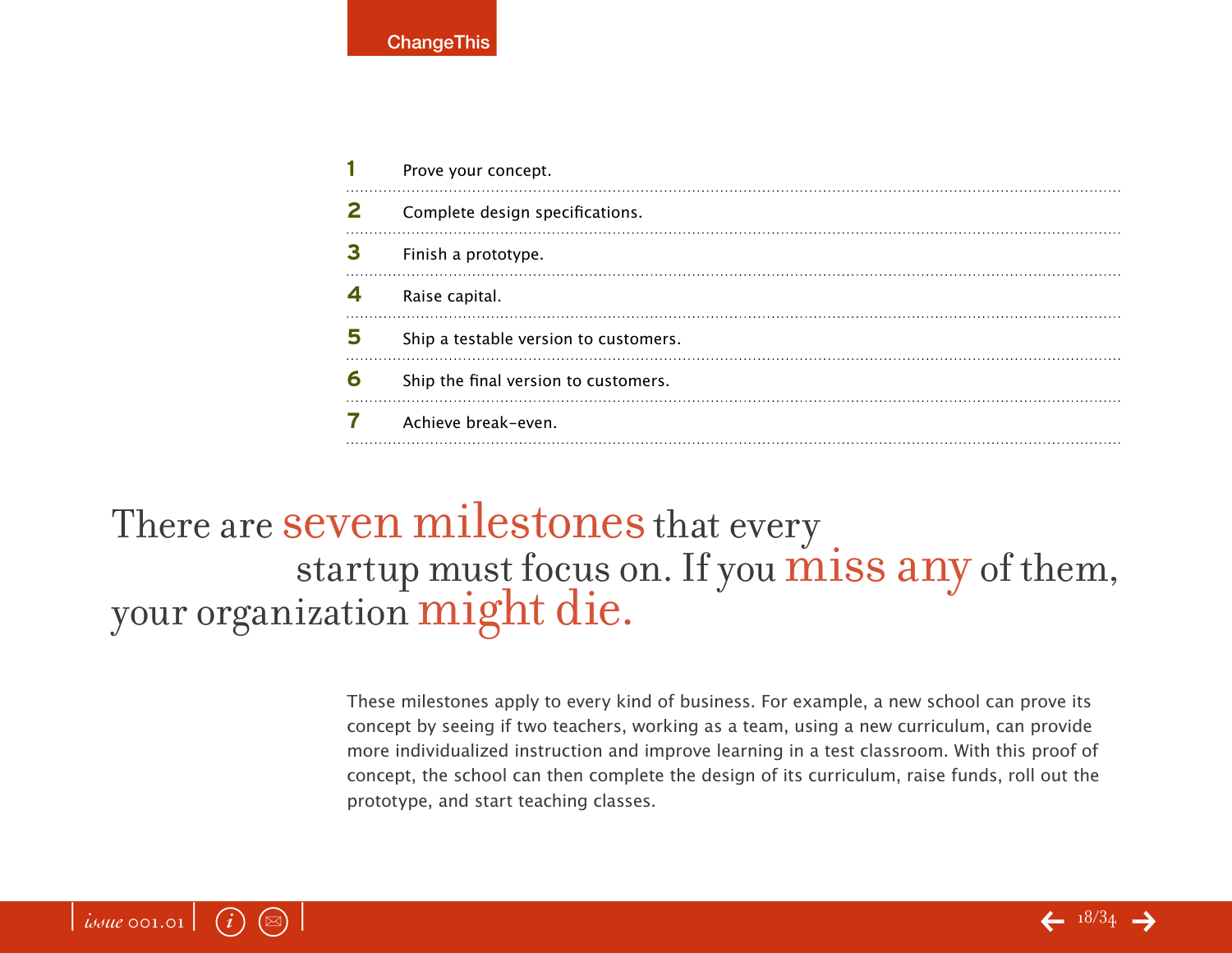There are other tasks (we'll come to them soon) that are also important to the survival of the organization, but none are as important as these milestones. The timing of these milestones will drive the timing of just about everything else you need to do, so spend 80 percent of your effort on them.

# Asking a man about a business model is useless because every business model looks good to someone with the Y-chromosome.

### **EXERCISE MILESTONES**

Take down the corny framed mission statement in your lobby and replace it with a printout of target dates for completion of the seven milestones listed above. Make sure that employees and guests can read it.

### **EXTRA CREDIT**

Repeat this procedure for every new product or service. Create a wall of fame to track the history of your organization.



 $\leftarrow$  19/34  $\rightarrow$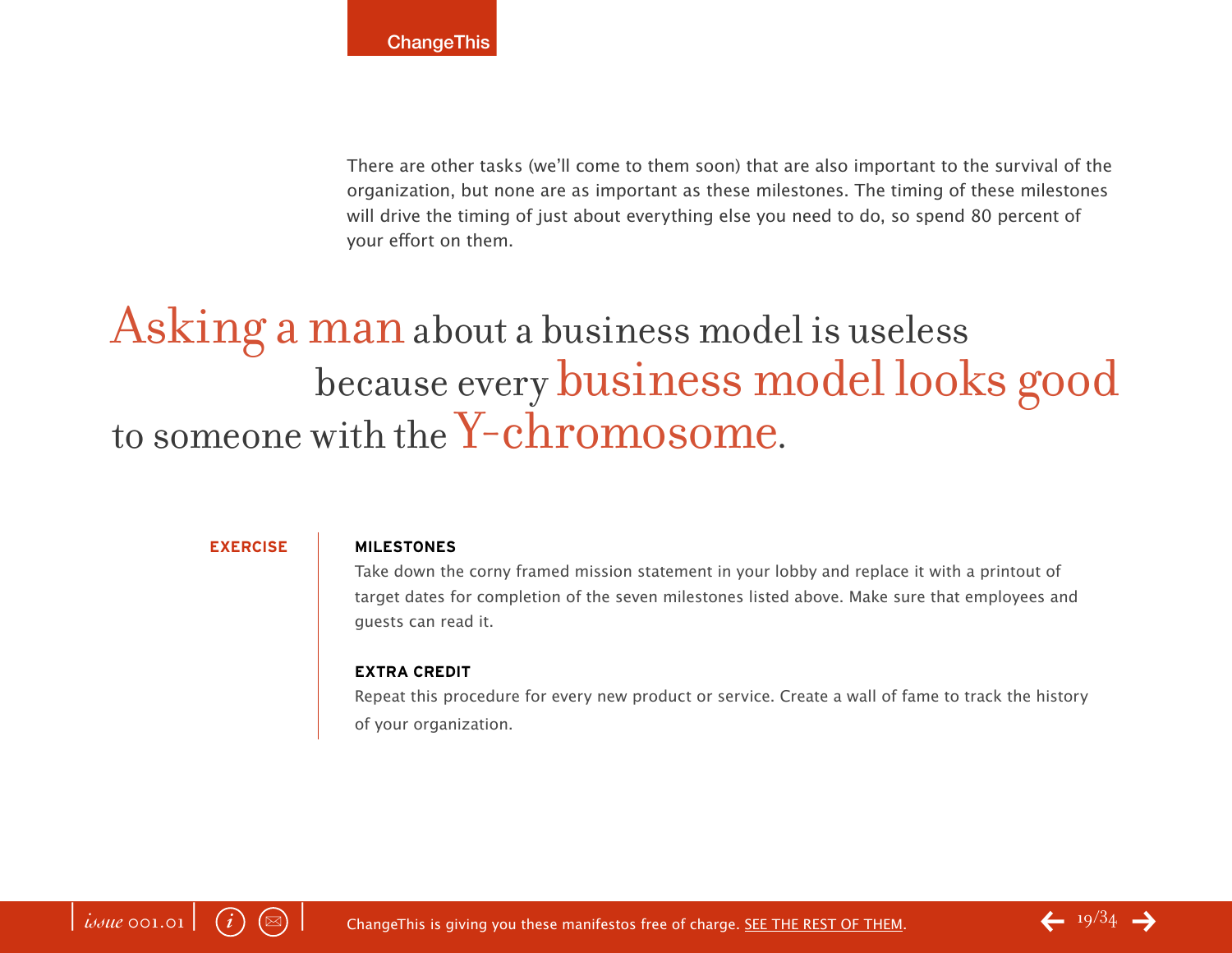# Assumptions

Second, create a comprehensive list of the major assumptions that you are making about the business. These include factors such as:

- product or service performance metrics
- market size
- gross margin
- sales calls per salesperson
- conversion rate of prospects to customers
- length of sales cycle
- return on investment for the customer
- technical support calls per unit shipped
- payment cycle for receivables and payables
- compensation requirements
- prices of parts and supplies
- customer return on investment

Continuously track these assumptions, and when they prove false, react to them quickly. Ideally, you can link these assumptions to one of the seven milestones discussed previously. Thus, as you reach a milestone, you can test an assumption.

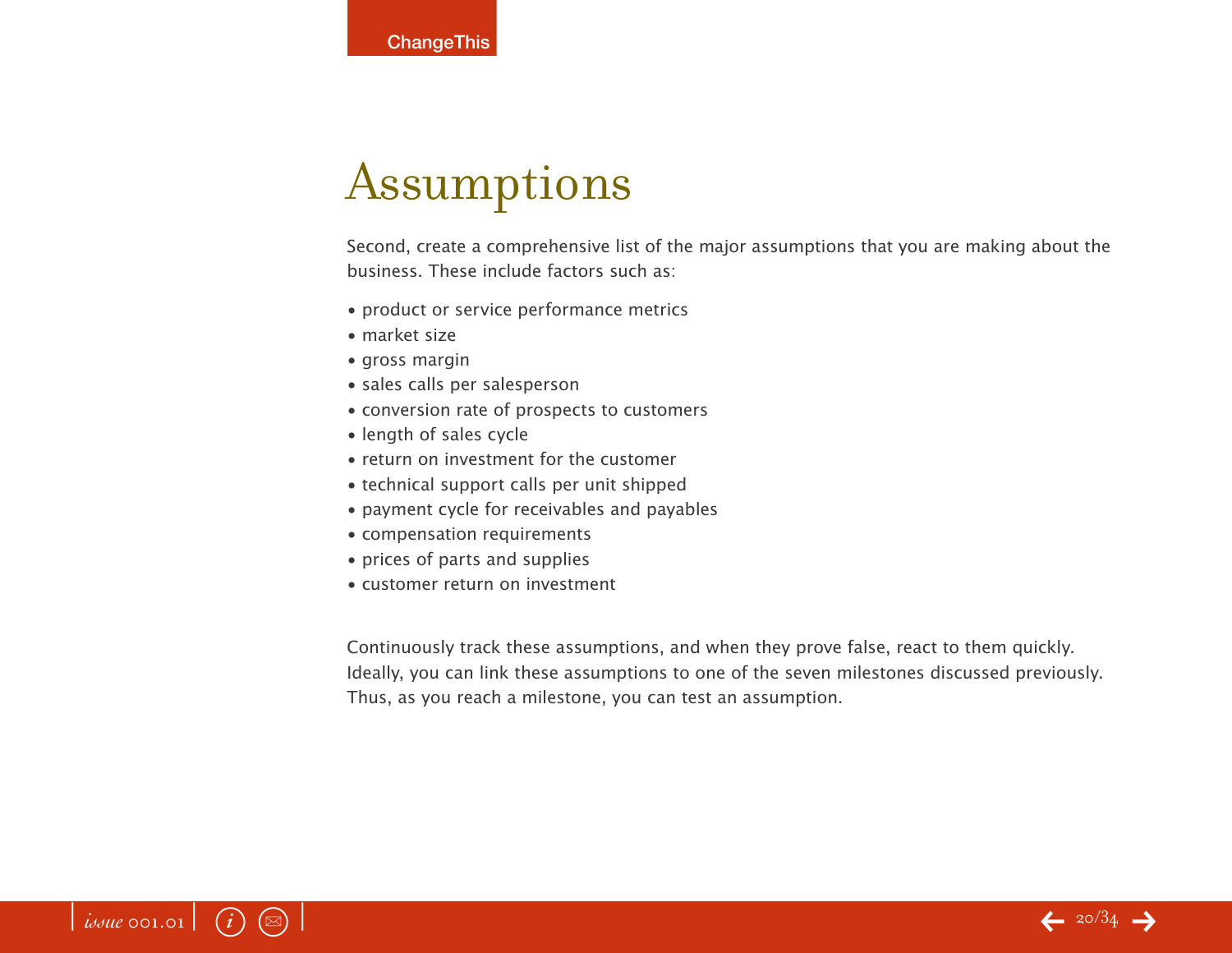# Tasks

Third, create another comprehensive list—this time of the major tasks that are necessary to design, manufacture, sell, ship, and support your product or service. These are necessary to build an organization, though they are not as critical as the seven milestones. They include:

- renting office space
- finding key vendors
- setting up accounting and payroll systems
- filing legal documents
- purchasing insurance policies

# Continuously track…assumptions, and when they prove false, react to them quickly.

The point of the list of tasks is to understand and appreciate the totality of what your organization has to accomplish, and to not let anything slip through the cracks in the early, often euphoric days.



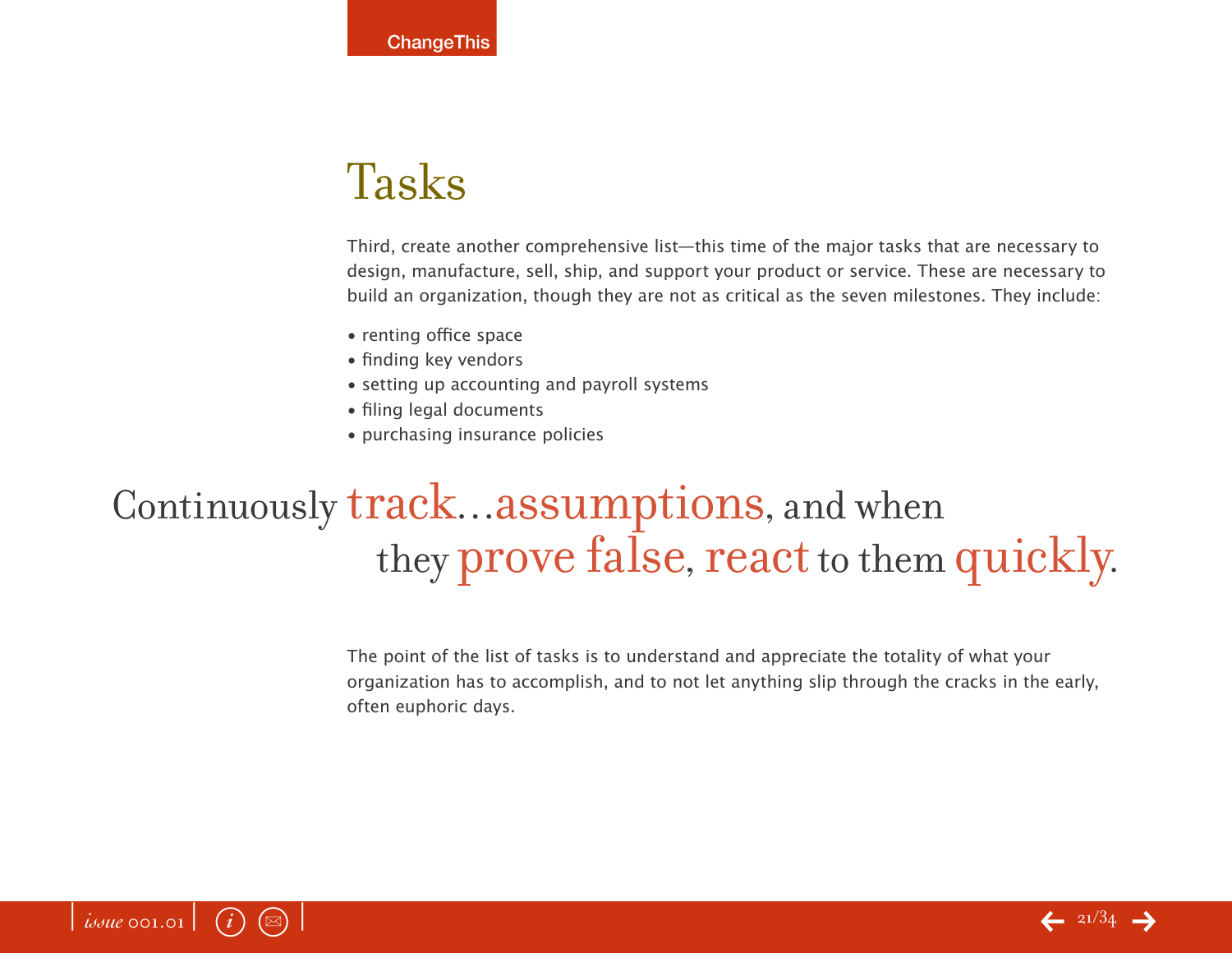# Minichapter: The Art of Internal Entreprenuering

Innovation often originates outside existing organizations, in part because successful organizations acquire a commitment to the status quo and a resistance to ideas that might change it.

—Nathan Rosenberg

A large number of aspiring entrepreneurs currently work for big companies. Like all entrepreneurs, they dream of creating innovative products or services and wonder if this can be done internally. The answer is yes. The purpose of this minichapter is to explain how.

The "arts" that this book describes are equally appropriate for internal entrepreneurs—they, too, must innovate, position, pitch, write business plans, bootstrap, recruit, raise capital, partner, establish brands, make rain, and be mensches. But there are special recommendations that apply in this case.

Ironically, many independent entrepreneurs envy the employees of big companies—they think that these lucky souls have humongous financial resources, large sales forces, fully equipped labs, scalable factories, and established brands, plus medical and dental benefits, at their disposal. How wonderful it would be, guys in garages muse, to invent a new product or service with the luxury of such an infrastructure already in place.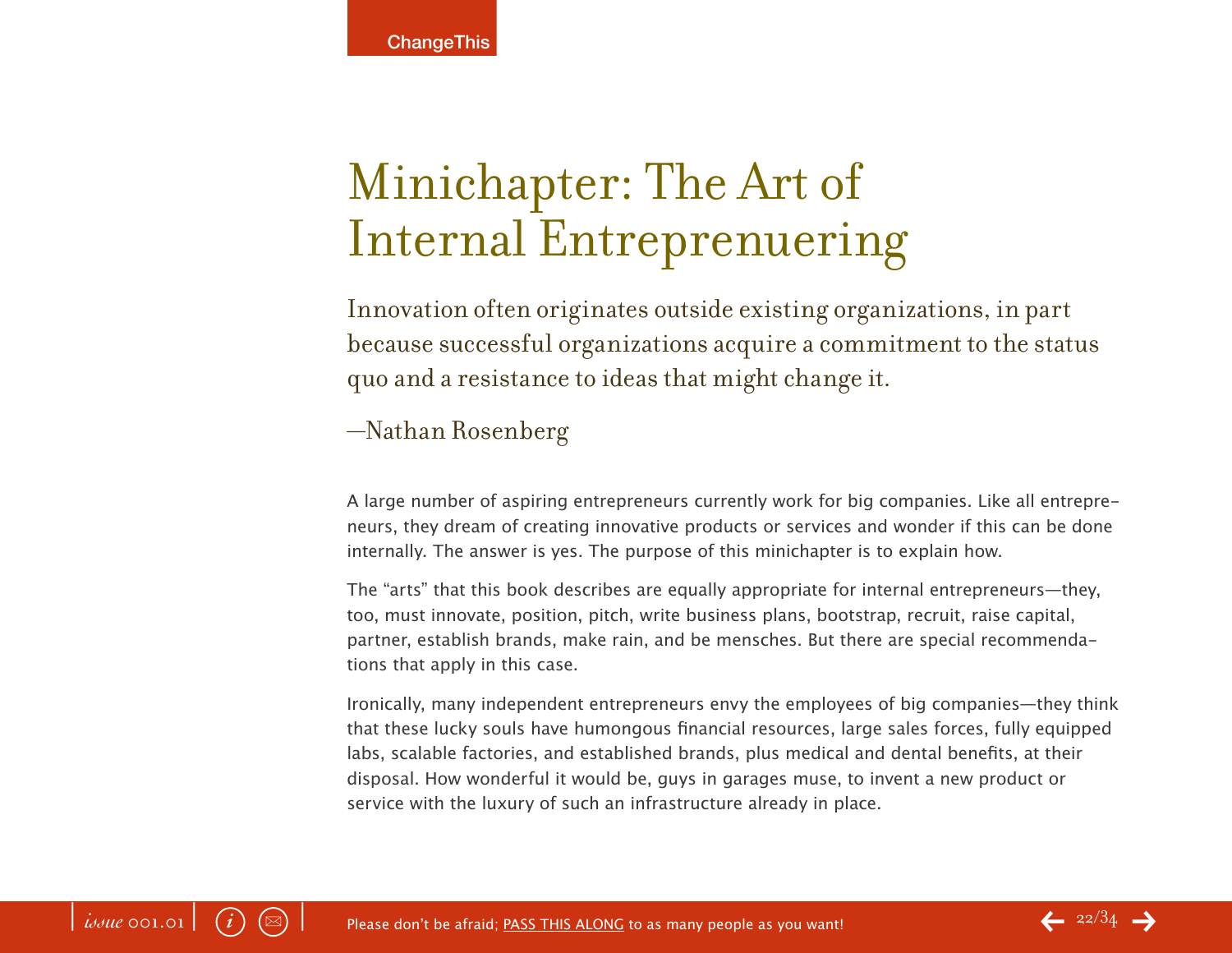Guess again. Creating a new product or service inside such a beast is not necessarily easier; the challenges are just different. I happen to have been part of a "best-case" scenario: the Macintosh Division of Apple. I can explain the success of this internal entrepreneurial effort in two words: **Steve Jobs**. His off-the-scale design talents, maniacal attention to detail, and reality-distorting personality (plus co-founder status) made Macintosh successful. Were it not for Steve Jobs, Macintosh would not exist—or it would have taken the form of an Apple II with a trash can.

# Anyone with  $guts$ , vision, and political savvy should be able to set up an entrepreneurial outpost in an established business.

**But if it takes a Steve Jobs to innovate within large companies, you are undoubtedly thinking, we might as well give up right now.** While that kind of visionary is in short supply in any business, anyone with guts, vision, and political savvy should be able to set up an entrepreneurial outpost in an established business. I collaborated on this minichapter with Bill Meade, a close friend who helped Hewlett-Packard organize its substantial vault of intellectual property. We came up with this list of recommendations for internal entrepreneurs.



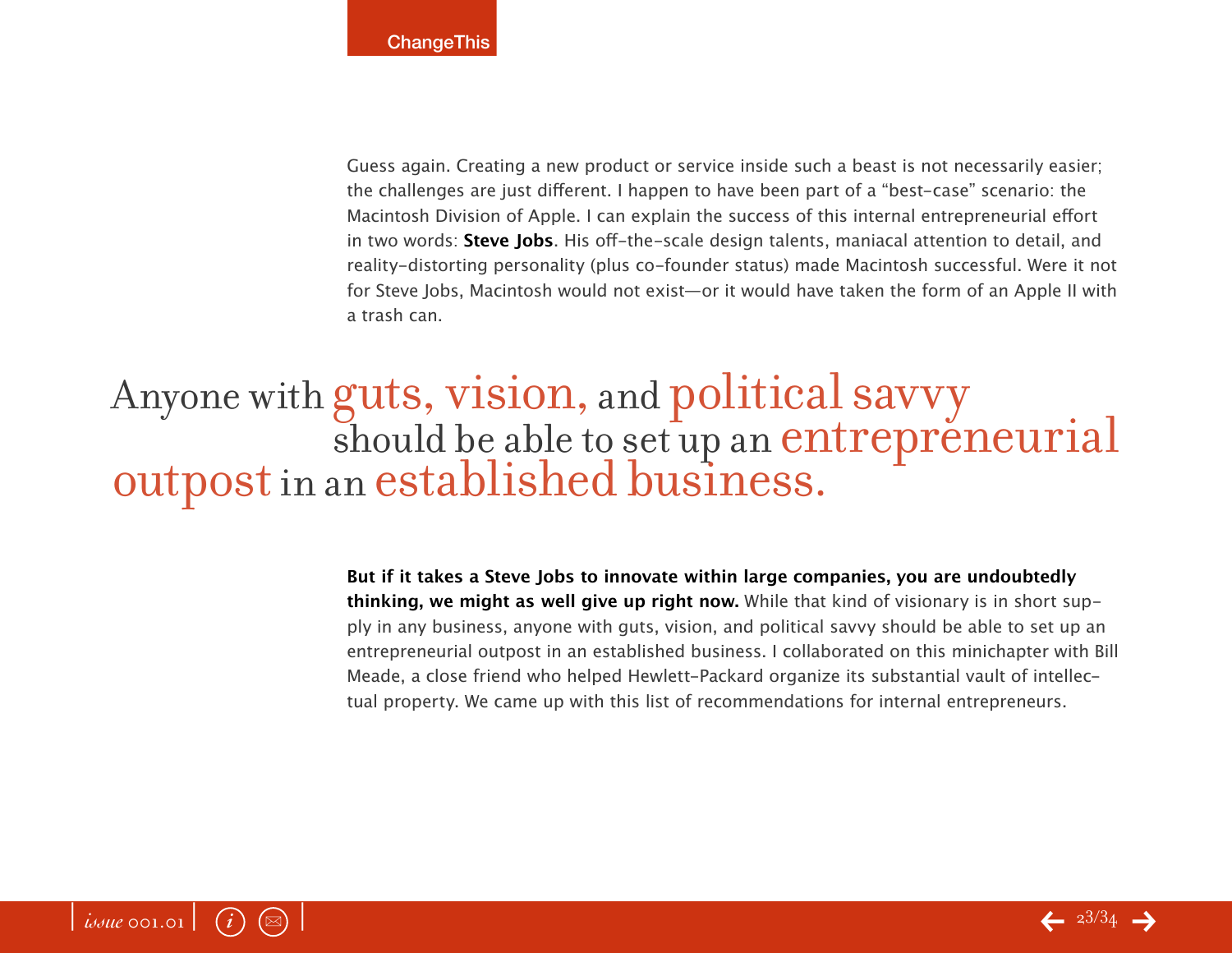- **PUT THE COMPANY FIRST.** The internal entrepreneur's primary, if not sole, motivation should remain the betterment of the company. Internal entrepreneurship isn't about grabbing attention, building an empire, or setting up a way to catapult out of the company. When you have a good idea for a product or service, it will attract a large number of employees, from the bottom up. They will support you if you're doing it for the company, but not if it's for your personal gain. If you can attract a large number of rank-and-file supporters, you might not be totally dependent on what the "vice presidents" say.
- **KILL THE CASH COWS.** Don't announce this widely, but your charter is often to create the product or service that would put an end to existing products or services. Still, it's better that it's you who's killing your company's cash cows than a competitor or two guys in a garage. Macintosh killed Apple II. Would it have been better for Apple if a competitor had created Macintosh? No way. This recommendation is another reason why it's so important that you've put the company first: What you're doing is bound to be controversial. But if you don't kill the cash cows, someone external will.
- **STAY UNDER THE RADAR.** Two guys in a garage should try to get as much attention as they can. Awareness of their efforts makes it easier to raise money, establish partnerships, close sales, and recruit employees. However, the opposite holds true for internal entrepreneurs. You want to be left alone until either your project is too far along to ignore or the rest of the company realizes that it's needed. The higher you go in a company, the fewer people are going to understand what you're trying to do. This is because the higher you go, the more people want to maintain the status quo and protect their positions.

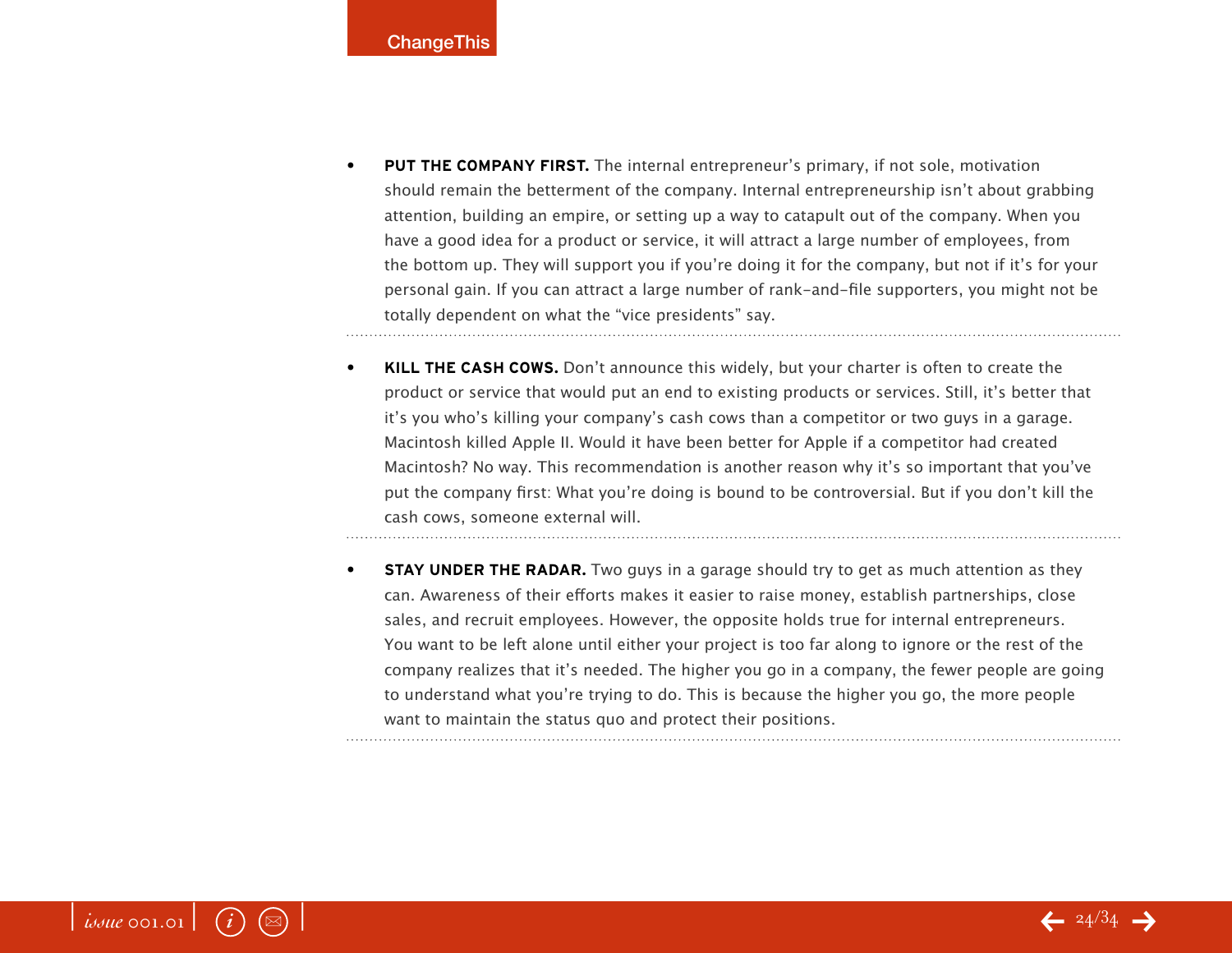- **FIND A GODFATHER.** In many companies, there are godfather figures. These are people who have paid their dues and are safe from everyday petty politics. They are relatively untouchable and usually have the attention and respect of top management. Internal entrepreneurs should find a godfather to support their projects by providing advice, technical and marketing insights, and protection—if it comes to the point where you need protection.
- **GET A SEPARATE BUILDING.** An internal entrepreneur, sitting in the main flow of a big company, will die by a thousand cuts as each department manager explains why this new project is a bad idea. "The new always looks so puny—so unpromising—next to the reality of the massive, ongoing business." $16$  The Macintosh Division started in a building that was far enough away from the rest of Apple that it stayed out of the daily grind, but was close enough to obtain corporate resources. A separate building will keep your efforts under the radar and foster ésprit de corps among your merry band of pirates. The ideal distance from the corporate pukes is between one-quarter mile and two miles—that is, close enough to get to, but far enough to discourage overly frequent visits.
- **GIVE HOPE TO THE HOPEFUL.** Inside every corporate cynic who thinks that "this company is too big to innovate" is an idealist who would like to see it happen. Good people in big companies are tired of being ignored, forgotten, humiliated, and forced into submission. They may be trampled, but they are not dead. When you show them that you're driving a stake in the heart of the status quo, you will attract support and resources. Then your goal is to advance these people from wanting to see innovation happen to helping you make it happen.

<sup>16</sup> Peter F. Drucker, Innovation and Entrepreneurship: Practice and Principles (New York: Harper & Row, 1985), 162.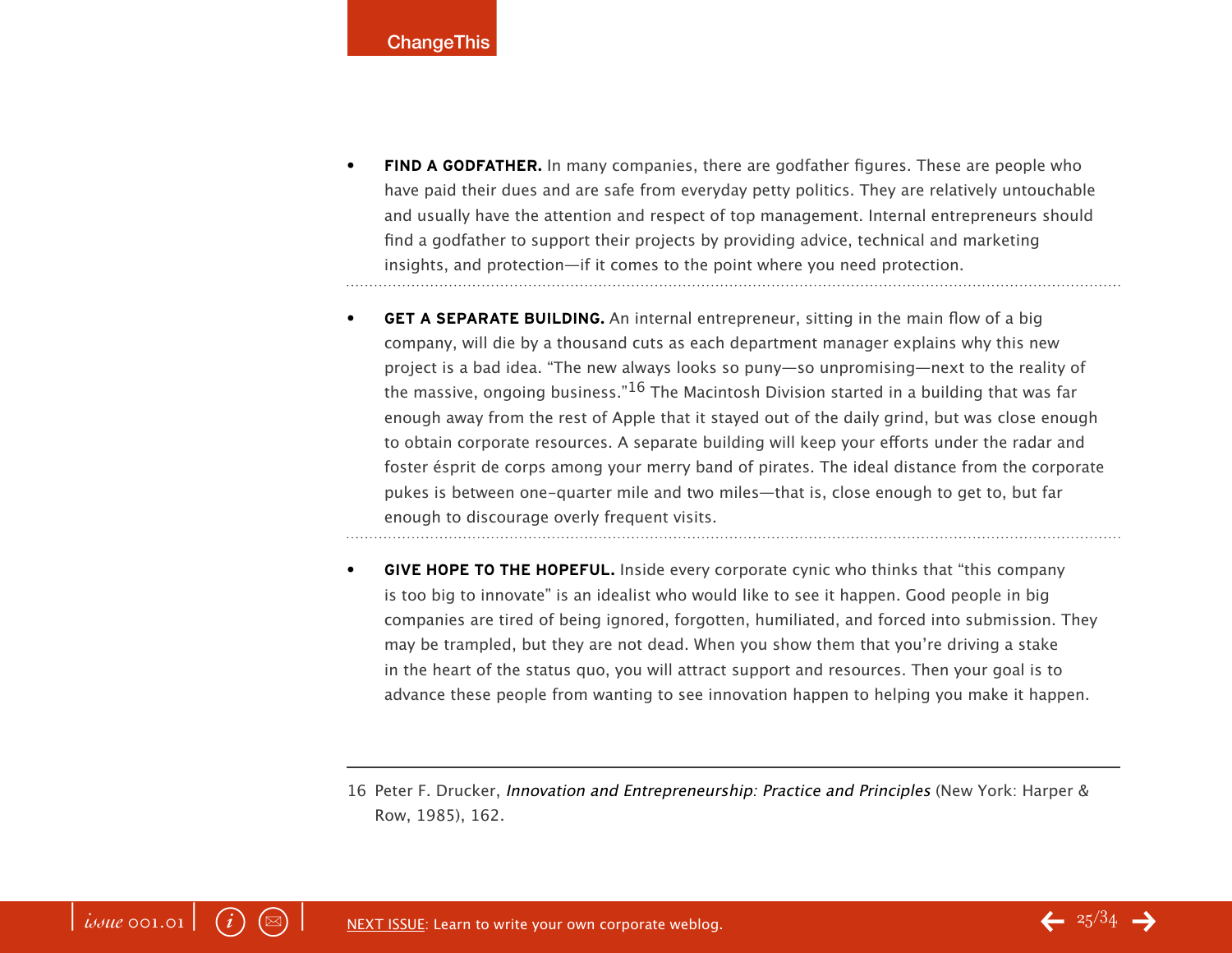- **ANTICIPATE, THEN JUMP ON, TECTONIC SHIFTS.** Structural deformations in a company are a good thing for internal entrepreneurs. Whether caused by external factors such as changes in the marketplace or internal factors such as a new CEO, tectonic shifts signal changes and may create an opportunity for your efforts. Effective internal entrepreneurs anticipate these shifts and are ready to unveil new products or services when they occur: "Look what we've been working on." By contrast, corporate pukes say, "Now I see the shift. If you give me permission, six months, and a team of analysts, I can come up with a new product strategy."
- **BUILD ON WHAT EXISTS.** The downside of trying to innovate within a big company is clear and well documented, but there are also benefits to doing so. Don't hesitate to utilize the existing infrastructure to make innovation easier—start by stealing, if you have to. You'll not only garner resources, but also make friends as other employees begin to feel as if they are part of your team. If you try to roll your own solutions (as an extreme example, building your own factory), you'll only make enemies. The last thing a startup inside a big company needs is internal enemies—there will be enough enemies in the marketplace.
- **COLLECT AND SHARE DATA.** The day will inevitably arrive when a bean counter or lawyer is suddenly going to take notice of you and question the reasons for your project's existence. If you're lucky, this will happen later rather than sooner, but it will happen. Prepare for that day by:
	- (1) collecting data about how much you've spent and how much you've accomplished and
	- (2) then sharing it openly. In big companies, data suppresses antibodies, but it might be too late to get the data once the antibodies appear.

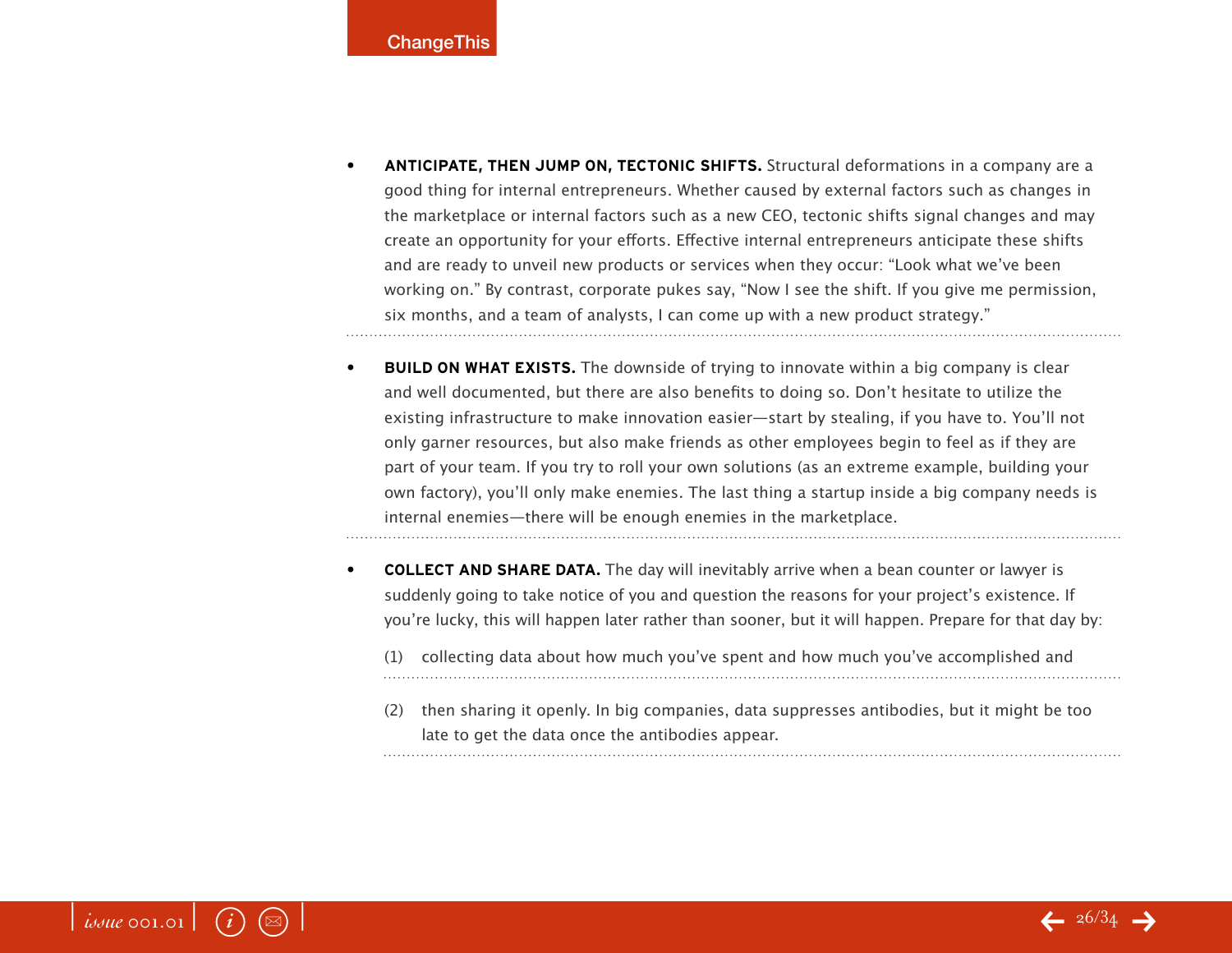- **LET THE VICE PRESIDENTS COME TO YOU.** Quick question: Do you think that your first step should be to get your vice president to sign off on your project? It shouldn't be. This is one of the last steps. A vice president will "own" your idea and support it more if he "discovers" it and then approaches you about sponsoring it. You may have to ensure that a vice president "accidentally" makes that discovery when the time is right, but this is not the same as seeking permission to get started.
- **DISMANTLE WHEN DONE.** The beauty of an internal entrepreneurial group is that it can rapidly develop new products and services. Unfortunately, the very cohesiveness that makes it so effective can lead to its downfall later if it remains separate (and usually aloof) from the rest of the organization. Its effectiveness declines further as its members come to believe that only they "know" what to do, and the entrepreneurial group creates its own, new bureaucracy.<sup>17</sup> If the product or service is successful, consider dismantling the group and integrating it into the larger organization. Then create a new group to jump ahead again.
- **REBOOT YOUR BRAIN.** Many internal entrepreneurs will find that the rest of this book prescribes actions that are contrary to what they've experienced, learned, and maybe even taught in big companies. The reality is that starting something within an existing company requires adopting new patterns of behavior—essentially, rebooting your brain. The following table (next page) will prepare you for what's to come:

17 Andrew Hargadon, How Breakthroughs Happen: The Surprising Truth About How Companies Innovate (Boston: Harvard Business School Press, 2003), 116–17.



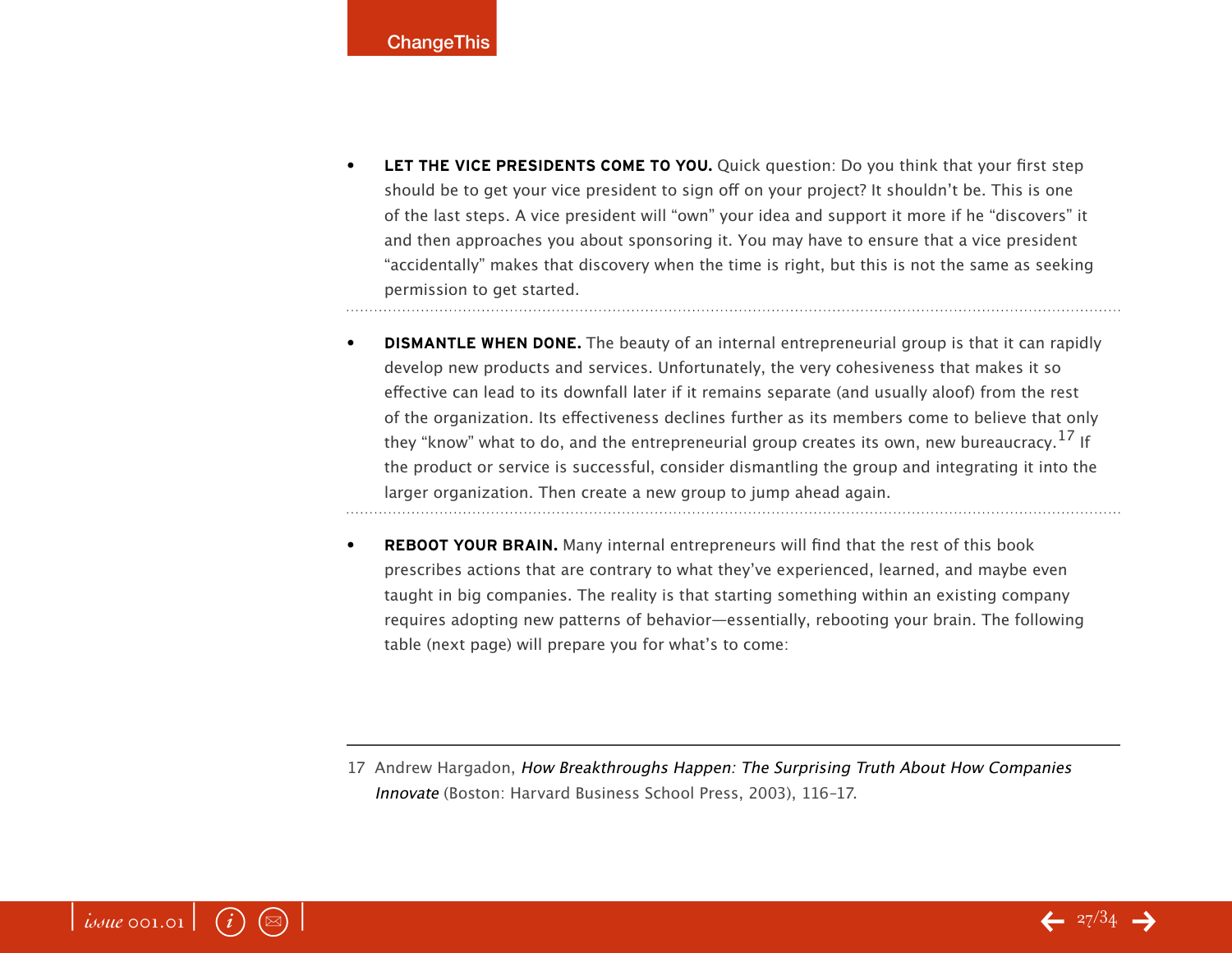| <b>TOPIC</b>                      | <b>BIG COMPANY</b>                                                                          | <b>STARTUP</b>                                                                               |  |
|-----------------------------------|---------------------------------------------------------------------------------------------|----------------------------------------------------------------------------------------------|--|
| Positioning                       | Being all things to all people                                                              | Finding a niche and dominating it                                                            |  |
| Pitching                          | Sixty slides, 120 minutes, and<br>fourteen-point font                                       | Ten slides, twenty minutes,<br>and thirty-point font                                         |  |
| Writing a<br><b>Business Plan</b> | Two hundred pages of extrapolation<br>from historical data                                  | Twenty pages of wishful<br>thinking                                                          |  |
| Bootstrapping                     | Staying in a Hyatt Regency instead<br>of a Ritz Carlton                                     | Staying with a college buddy<br>instead of a Motel Six                                       |  |
| Recruiting                        | Corporate headhunters screening<br>candidates with Fortune 500 or<br>Big Four track records | Sucking in people who "get it"<br>and are willing to risk their<br>careers for stock options |  |
| Partnering                        | Negotiating I-win/you-lose deals<br>that the press will like                                | Finding a way to increase sales<br>by piggybacking on others                                 |  |
| <b>Branding</b>                   | Advertising during the SuperBowl                                                            | Evangelizing in the trenches                                                                 |  |
| Rainmaking                        | Spiffs for resellers and commissions<br>for sales reps                                      | Sucking up, down, and across                                                                 |  |
| Being a mensch                    | Calling the legal department                                                                | Helping people who can't help you                                                            |  |

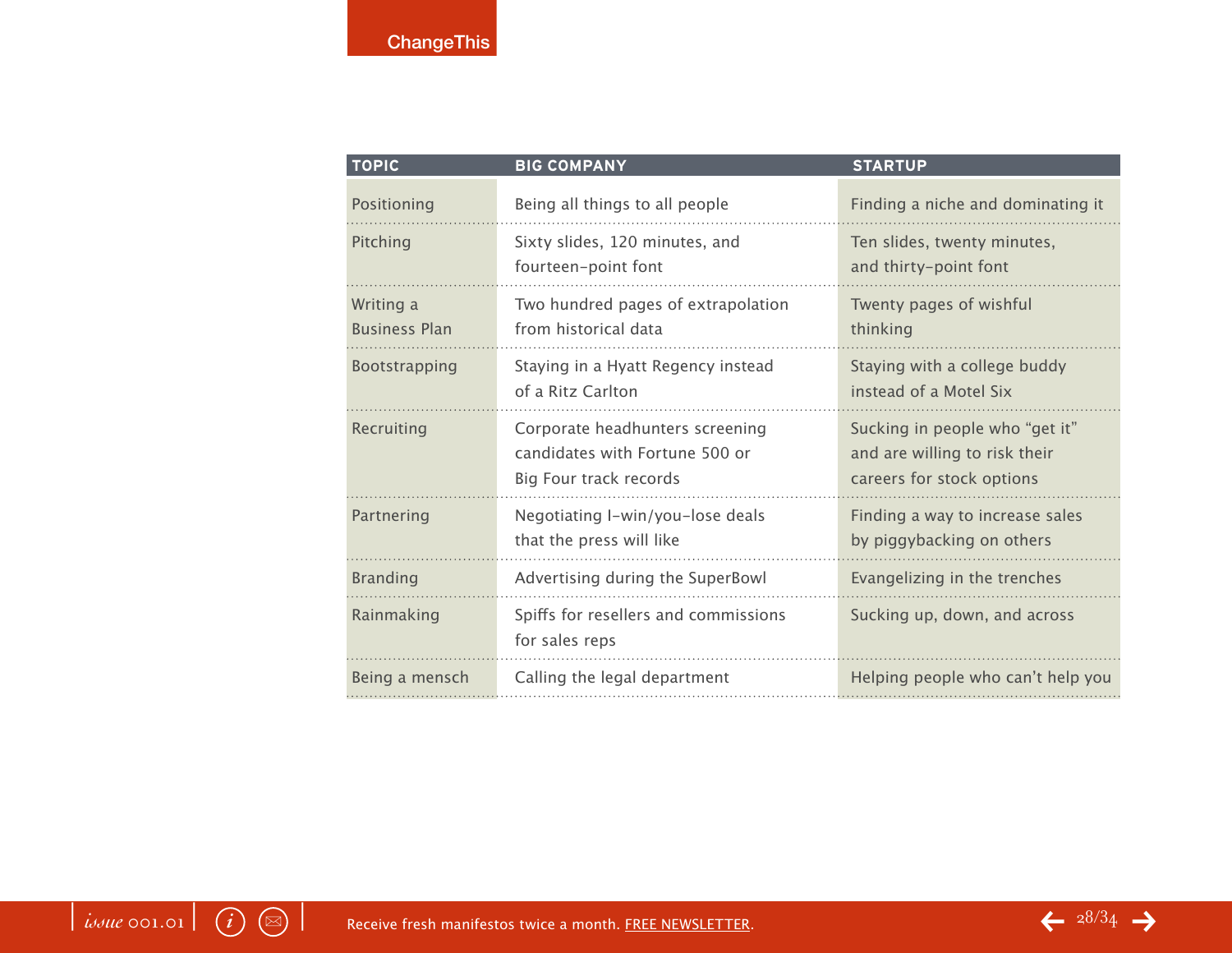# (FREQUENTLY AVOIDED QUESTIONS)

- **Q.** I ADMIT IT: I'M SCARED. I can't afford to quit my current job. Is this a sign that I don't have what it takes to succeed? Am I not truly committed?
- **A.** You should be scared. If you aren't scared, something is wrong with you. Your fears are not a sign that you don't have the right stuff. In the beginning, every entrepreneur is scared. It's just that some deceive themselves about it, and others don't. You can reduce these fears by diving into the business and making a little progress every day. One day you'll wake up and you won't be afraid anymore—or at least you'll have a whole new set of fears. No matter what, never admit that you're scared to other employees. A CEO can never have a bad day. But don't go overboard, either, and act as if you have no concerns, because then they will know you're scared stiff.
- **Q. SHOULD I SHARE MY SECRET** ideas with anybody other than my dog?
- **A.** The only thing worse than a paranoid entrepreneur is a paranoid entrepreneur who talks to his dog. There is much more to gain—feedback, connections, opened doors—by freely discussing your idea than there is to lose. If simply discussing your idea makes it indefensible, you don't have much of an idea in the first place. (See the FAQ section of Chapter 7, "The Art of Raising Capital," for a detailed discussion of nondisclosure agreements.)
- **Q.** HOW FAR ALONG should I be before I start talking to people about what I'm doing?
- **A.** Start right away. By doing so you'll be constantly mulling over your idea—as both a foreground and background task. The more people you talk to, the richer your thoughts will be. If it's just you staring at your navel, all you'll see is lint building up.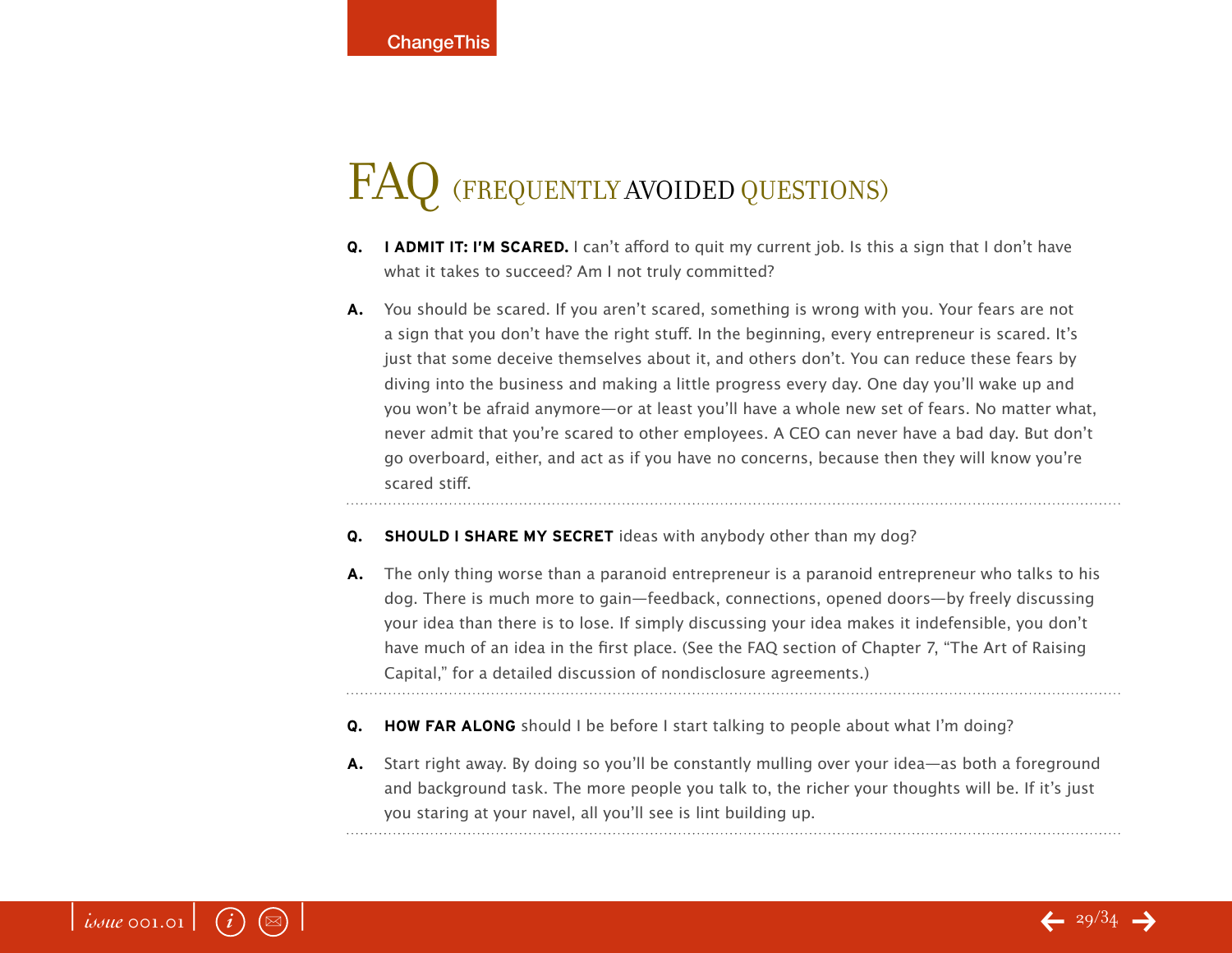- **Q. HOW DO YOU KNOW IF IT'S TIME TO GIVE UP** rather than continuing to pursue a doomed venture?
- **A.** The old platitude is that good entrepreneurs never give up. This is fine for books and speeches, but not for the real world. If three close friends tell you to give up, you should listen. As the saying goes, when three people tell you you're drunk, you should take a cab home. It's okay to fail as long as you try again.
- **Q. I THINK THAT I HAVE A GREAT IDEA**, but I don't have a business background. What should I do now?
- **A.** First, if all you've done is come up with a great idea—for example, "a new computer operating system that's fast, elegant, and bug free"— but you can't implement it, then you have nothing. In this case, don't waste anyone's time until you've found other people who can do the engineering. Assuming that you can implement, there are two kinds of people you can recruit. First, you can get a mentor. This would be an older person who is willing to coach you from time to time but never actually do any work. Second, you could get a business partner. This is someone who's willing to work side by side with you—even on a part-time basis—whose skill set complements yours. Either kind of person can make a big difference in your business.
- **Q.** WHEN SHOULD I WORRY about looking like a real business, with business cards, letterhead, and an office?
- **A.** Make business cards and letterhead immediately. Spend a few bucks and get them designed by a professional or don't do them at all. Ensure that the smallest type size is twelve points. An office isn't necessary until customers are coming to see you, or you run out of space for the team.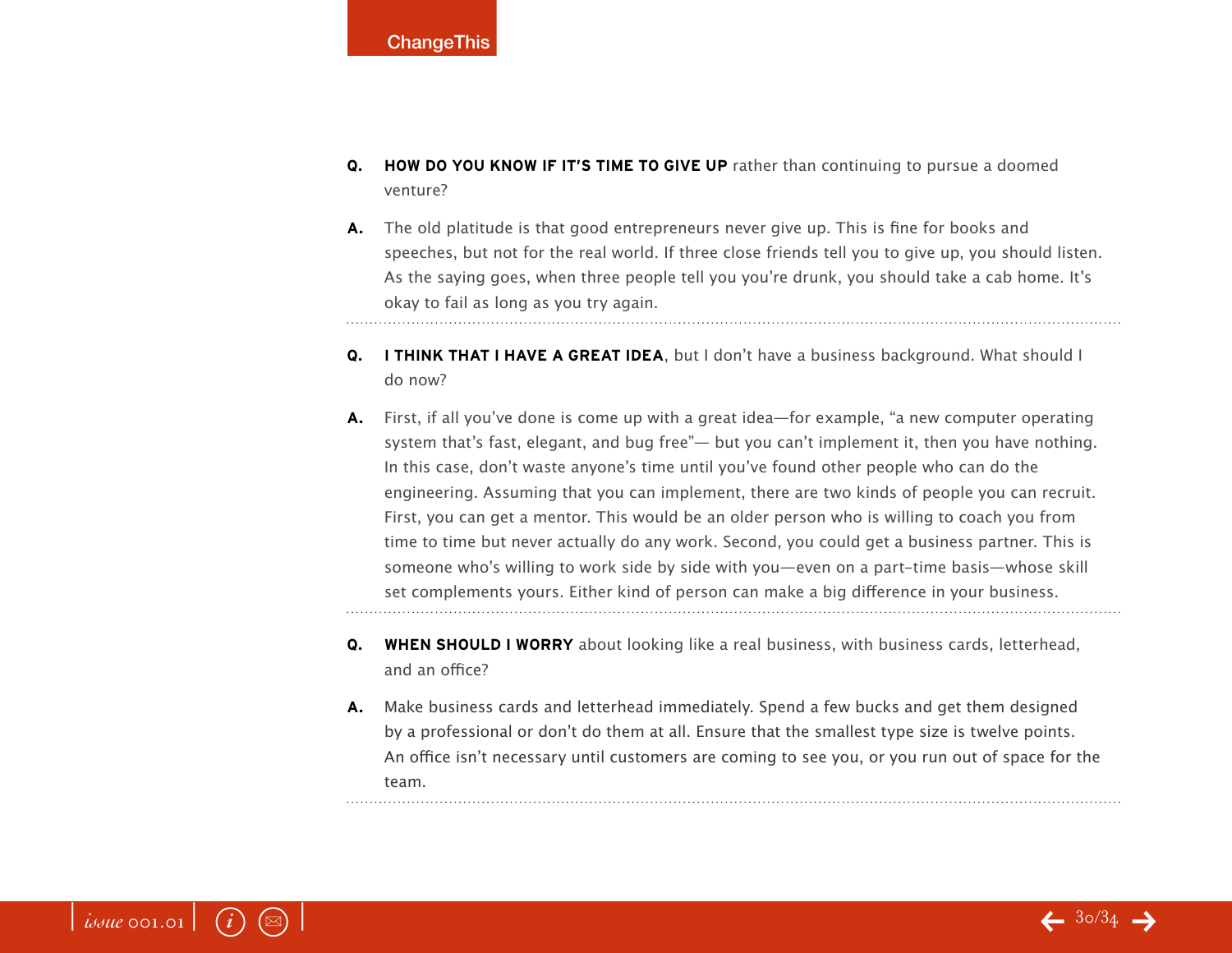### **Q. DO I NEED A WEB SITE?**

**A.** Yes, particularly if you're going to raise money, serve lots of customers, change the world in a big way, and achieve liquidity. Customers, partners, and investors will look for your Web site from the very start.

# **RECOMMENDED READING**

Christensen, Clayton. The Innovator's Dilemma: When New Technologies Cause Great Films to Fail. New York: HarperBusiness, 1997.

Drucker, Peter F. Innovation and Entrepreneurship: Practice and Principles. New York: Harper & Row, 1985.

Hargadon, Andrew. How Breakthroughs Happen: The Surprising Truth About How Companies Innovate. Boston: Harvard Business School Press, 2003. Kuhn, Thomas. The Structure of Scientific Revolutions. Chicago: University of Chicago Press, 1962.

Shekerjian, Denise. Uncommon Genius: How Great Ideas Are Born. New York: Penguin Books, 1990.

Ueland, Brenda. If You Want to Write. St. Paul: Graywolf Press, 1987.

Utterback, James M. Mastering the Dynamics of Innovation: How Companies Can Seize Opportunities in the Face of Technological Change. Boston: Harvard Business School Press, 1994.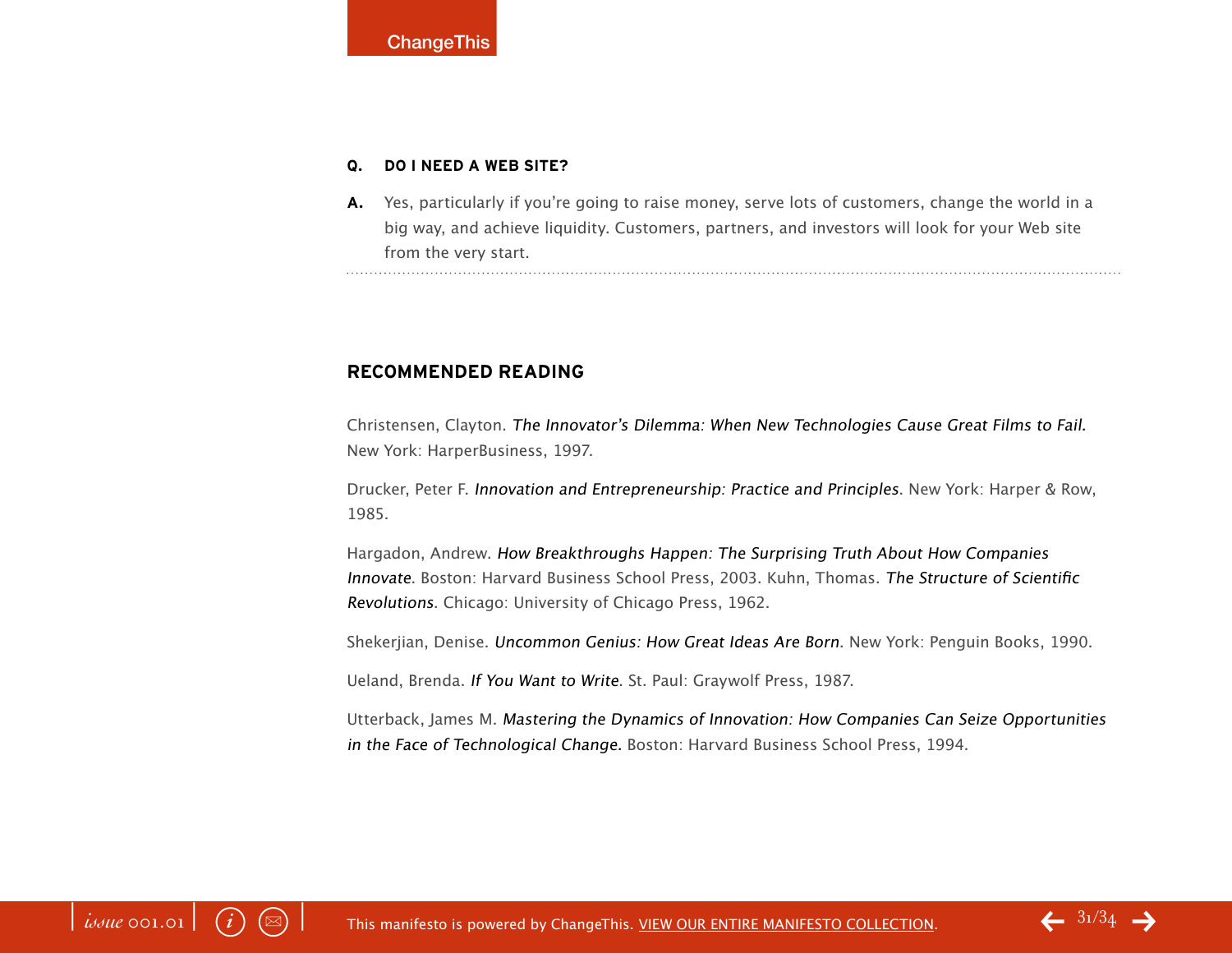# info



## **BUY THE BOOK**

For more details or to buy a copy of Guy Kawasaki's book, The Art of the Start, click here.

## **ABOUT THIS AUTHOR**

Guy Kawasaki is CEO of [http://garage.com,](http://garage.com) a Silicon Valley based firm that assists high-technology startups find startup capital using the Internet. Prior to this position, Kawasaki was an Apple Fellow at Apple Computer, Inc. A noted columnist (Forbes), speaker, and founder of various personal computer companies, Kawasaki was one of the individuals responsible for the success of the Macintosh computer. Kawasaki is the author of seven books: The Macintosh Way, Database 101, The Computer Curmudgeon, How to Drive Your Competition Crazy, Hindsights, and Selling the Dream. His most recent book is called *Rules for Revolutionaries*, published in January. 1999.

### **DOWNLOAD THIS**

This manifesto is available from <http://changethis.com/1.ArtOfTheStart>

### **SEND THIS**

Click here to pass along a copy of this manifesto to others. <http://changethis.com/1.ArtOfTheStart/email> <mark>区</mark>

### **SUBSCRIBE**

Learn about our latest manifestos as soon as they are available. Sign up for our free newsletter and be notified by email.<http://changethis.com/subscribe> GO GO<br>Learn about our latest manifestos as soon as they are avail<br>be notified by email. http://changethis.com/subscribe GO



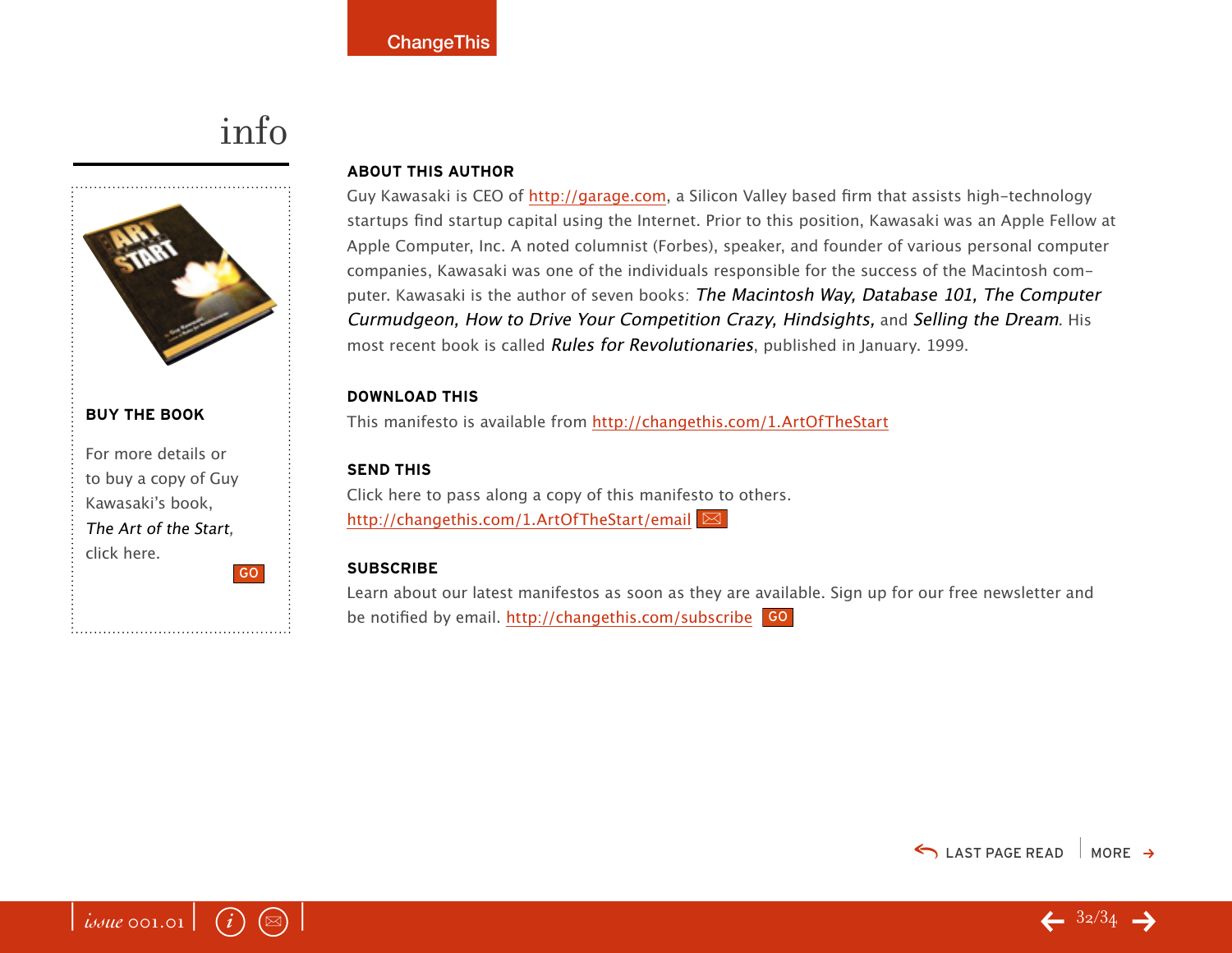# info

### **WHAT YOU CAN DO**

You are given the unlimited right to print this manifesto and to distribute it electronically (via email, your website, or any other means). You can print out pages and put them in your favorite coffee shop's windows or your doctor's waiting room. You can transcribe the author's words onto the sidewalk, or you can hand out copies to everyone you meet. You may not alter this manifesto in any way, though, and you may not charge for it.

### **NAVIGATION & USER TIPS**

Move around this manifesto by using your keyboard arrow keys or click on the right arrow ( $\rightarrow$ ) for the next page and the left arrow (  $\leftarrow$  ). To send this by email, just click on  $\boxed{\boxtimes}$  .

| <b>KEYBOARD SHORTCUTS</b>      | PC.           | <b>MAC</b>                           |
|--------------------------------|---------------|--------------------------------------|
| Zoom in (Larger view)          | $[CHL]$ $[+]$ | $[$ $\mathcal{H}$ $]$ $[$ $+$ $]$    |
| Zoom out                       | $[CIL]$ $[-]$ | $\lceil 36 \rceil$ $\lceil - \rceil$ |
| Full screen/Normal screen view | [CHL] [L]     | $[\mathcal{H}]$ $[L]$                |

### **BORN ON DATE**

This document was created on 13 August 2004 and is based on the best information available at that time. To check for updates, please click here to visit: [http://www.changethis.com/1.ArtOfTheStart.](http://www.changethis.com/1.ArtOfTheStart)